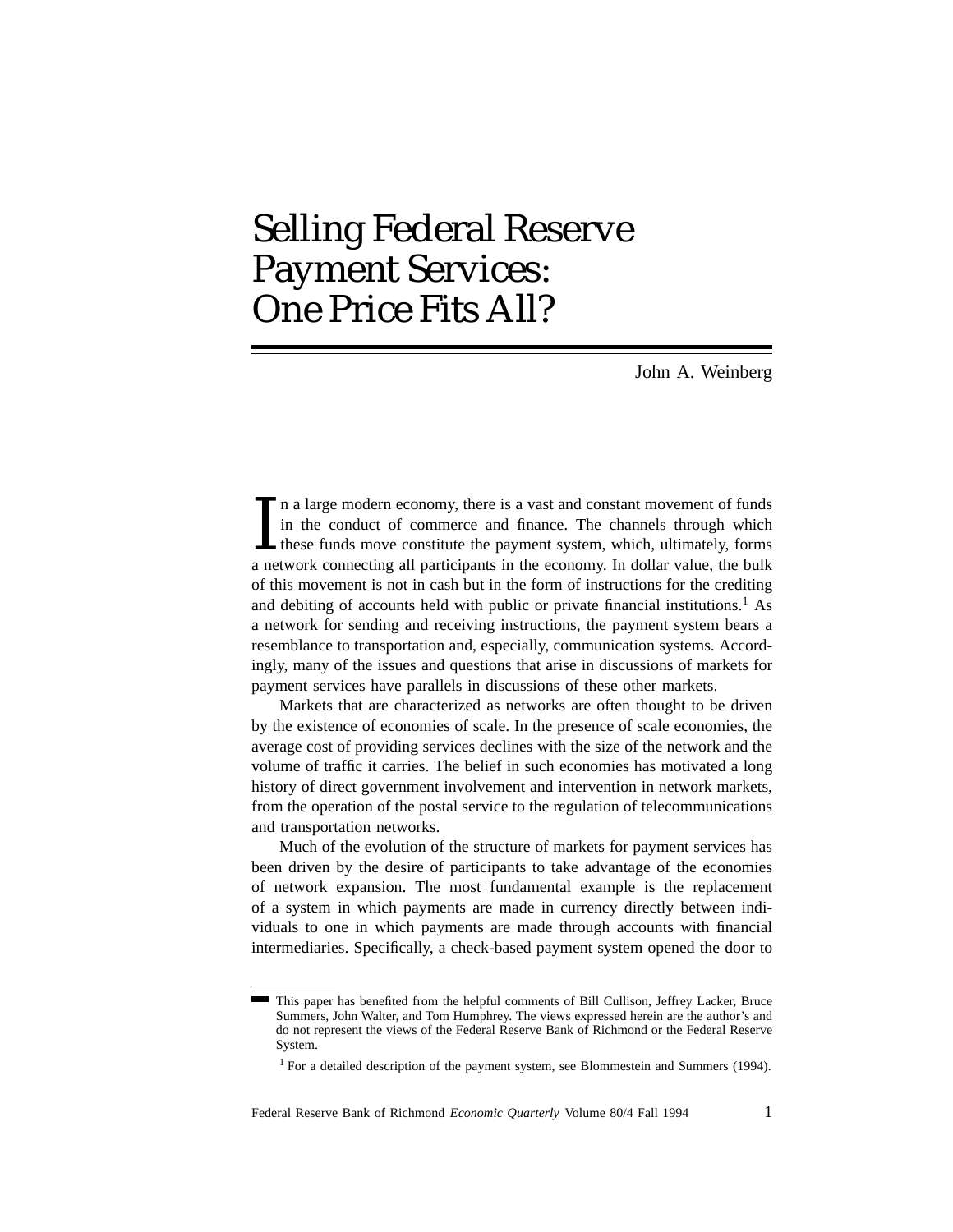network efficiencies to be gained through the centralized exchange of checks among banks in clearinghouses.<sup>2</sup> More recently, some payments have moved from checks into electronic forms of transmission. For instance, the use of Automated Clearinghouse (ACH) payments, for such purposes as payroll direct deposit, tripled in the number of transactions processed annually (from around 800 million to around 2.4 billion) from 1986 to 1992.<sup>3</sup>

In addition to technological factors, the evolving market structure in the payment system has been greatly influenced by the policy of the Federal Reserve System. Prior to 1980, many payment services were provided free of charge by the Federal Reserve to its member banks. As a result, a majority of payments cleared through the Federal Reserve, either directly or through correspondent banks. The Monetary Control Act of 1980, among its provisions, required Federal Reserve services to be made available, at a price, to all institutions. The Reserve Banks were instructed to set prices to cover all direct and indirect costs incurred in the provision of services. Since the institution of pricing, the Reserve Banks have experienced losses in market share to private providers. In check processing, for instance, renewed growth has occurred in the activities of clearinghouses on local, regional and, most recently, national levels. The resulting loss of market share by the Reserve Banks has been most significant among larger institutions.<sup>4</sup>

In the provision of ACH services, the Fed's position is somewhat more dominant than in check services. The Federal Reserve processed about 94 percent of all transactions in 1992 (McAndrews 1994). Private alternatives continue to develop, however. As in the case of check processing, new competition and the potential for institutions to engage in direct (nonintermediated) exchanges are focused on large-volume ACH users.

In the changing payment services environment, there have been a number of proposals for the restructuring of Fed pricing. Proposals for *market-sensitive* pricing tend to suggest advantageous pricing terms to large-volume users of services. Any such scheme amounts to some form of *price discrimination*. This term is purely descriptive: it applies to any pricing other than the setting of a single price per unit sold that is available to all buyers. The simplest example, referred to as *two-part pricing,* involves charging all buyers the same combination of a fixed fee and a per-unit price. When two-part pricing does not "discriminate enough," more complex schemes can be used. Examples include a per-unit price that varies with the quantity purchased and a schedule of combinations of fixed and per-unit charges among which buyers can choose.

<sup>&</sup>lt;sup>2</sup> Goodfriend (1990) discusses this change and how banks developed institutions for enhancing payments efficiency and dealing with the resulting credit risk.

 $3$  McAndrews (1994) describes the growth in ACH payments.

<sup>4</sup> The General Accounting Office (1989) found that between 1983 and 1987 the Federal Reserve lost market share only among banks with over \$750 million in assets.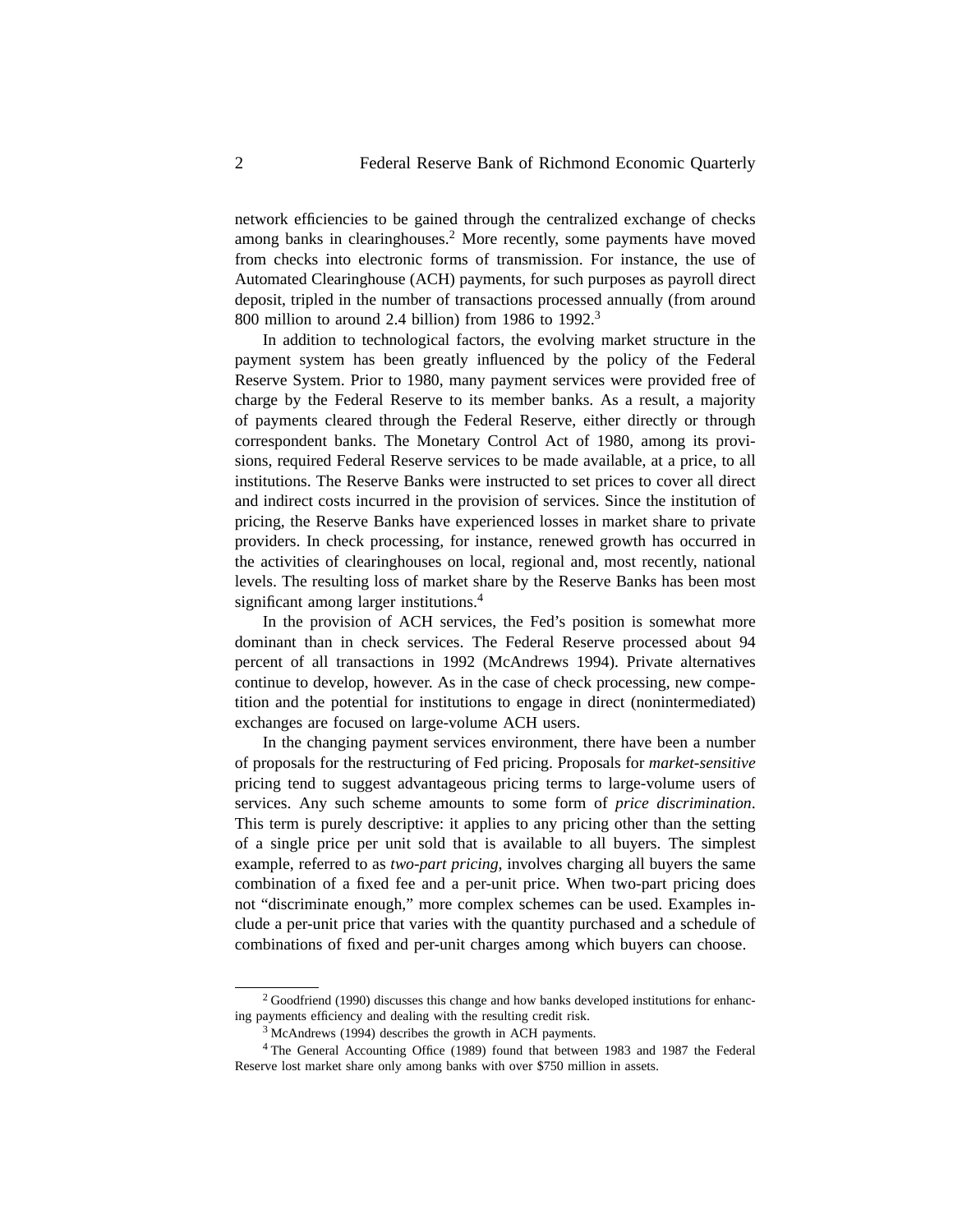#### J. A. Weinberg: Selling Federal Reserve Payment Services 3

Price discrimination in response to market competition raises some important questions about Federal Reserve pricing policy. For instance, are the Reserve Banks' "business interests" in conflict with their public policy responsibilities? Additional questions arise from the fact that price discrimination has the tendency to favor some institutions, particularly larger institutions, over others. Should the equal treatment of all banks be part of Fed pricing policy? Of course, at the most basic level is the question of whether the Fed should participate at all as a competitor with private providers of payment services.

This article argues that the public interest may be best served by a Federal Reserve pricing policy that is responsive to competition, within certain limits. This argument is based on the presumption that an important goal for Federal Reserve policy is the resource efficiency of the payment system. An efficiency perspective dictates that a loss of market share by the Federal Reserve is neither good nor bad per se. What matters is the overall cost efficiency of the market. If the Federal Reserve is replaced by providers with lower costs, then such a change should be accommodated. The goal of pricing policy, however, should be that only efficiency-enhancing losses are experienced.<sup>5</sup>

The central concept employed in this article is that of *sustainable prices*. 6 Sustainable prices are prices designed to sustain an efficient allocation of production by giving no buyer an incentive to seek to obtain the product from an alternative source. The following section briefly describes the organization and pricing in the markets for check clearing and ACH services. These two markets can be broadly characterized by a high volume of low-value transactions. As such, they make relatively intensive use of resources in transmitting payment instructions and constitute large markets for transmission services. The subsequent sections develop the notion of sustainable prices and use it to draw conclusions about Fed pricing policy. In particular, sustainable pricing can provide a guide for determining when market-sensitive pricing by the Fed is and is not in the public interest.

It is important to note that resource efficiency is not the Federal Reserve's only public policy interest in the payment services market. Indeed, the Fed's primary concern is with the overall safety and reliability of the system. This concern is expressed in the Fed's regulatory oversight of arrangements used for payment settlement. It is along the dimension of efficiency, however, that the Fed's role as a provider of many payment services should be evaluated. The Fed's participation should be determined by its ability to provide services in a cost-effective manner.

<sup>5</sup> While this article focuses on pricing, the terms of competition among alternative providers are affected by a variety of other factors. For instance, in 1994 the Board of Governors adopted a requirement of same-day settlement of checks presented by private collecting banks that put private-sector processing on a more equal footing with Fed processing.

 $6$  See Spulber (1989).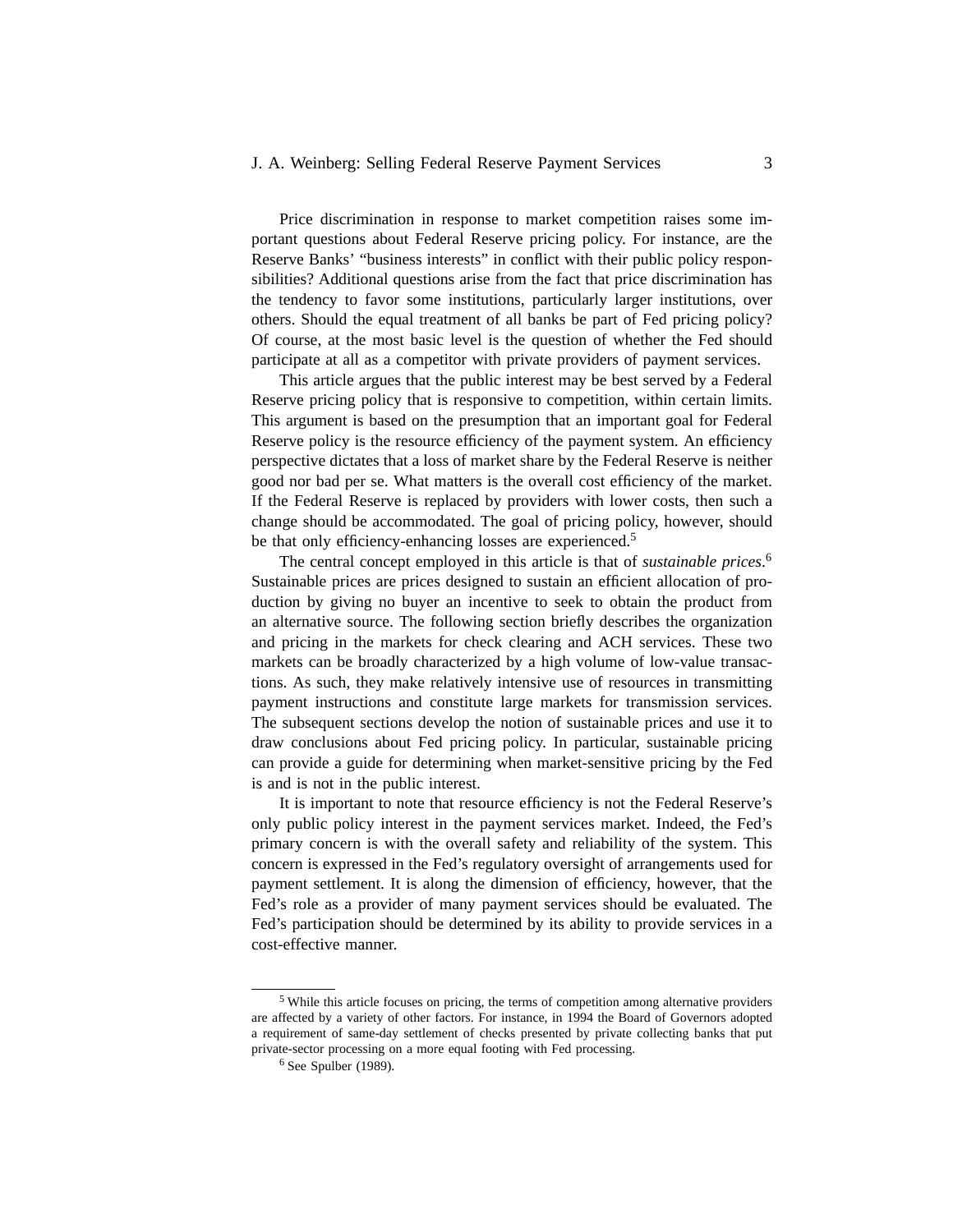## **1. TWO PAYMENT SERVICES MARKETS IN BRIEF: CHECKS AND ACH**

The concept of sustainable prices, as developed below, applies to concentrated markets.<sup>7</sup> Hence, it is useful to establish at the outset that markets for payment services tend to be fairly concentrated. In most of these markets, the Federal Reserve has a significant market share, while in some markets, the Fed's share is dominant. A brief description of the structure of two markets follows.

In 1992, over 72 billion noncash payments were made in the United States. Of these, 80 percent were made by check. $8$  Checks are written on more than 15,000 banks and other depository institutions. In about 30 percent of all transactions made with checks, the recipient deposits the payment in an account in the bank on which the check is written. The clearing of these "on-us" items is a simple matter; the bank merely debits the account of the payor and credits the account of the payee (subject, of course, to the payor's account having sufficient funds). The remaining 70 percent of check payments must clear between banks. This clearing can proceed directly: a payee bank can send the check to a payor bank in exchange for funds. Alternatively, check clearing can make use of one or more of a number of intermediary services.<sup>9</sup> One such service is that provided by a clearinghouse. In a clearinghouse arrangement, a number of institutions agree to exchange checks drawn on each other at a specified place and time. Hence, a clearinghouse resembles multilateral direct exchange, except in the way that payments are cleared. With each exchange of checks, a clearinghouse member pays its net debit position or receives its net credit.

If a bank participates in a clearinghouse of any size or if it engages in direct exchange with a large number of banks, it must have the capacity to sort the checks it receives by payor bank. This task is performed by specialized equipment, reader-sorter machines. If a bank chooses not to invest in sorting capacity, it can, instead, send unsorted or incompletely sorted checks to an intermediary institution that completes the collection process. Both the Federal Reserve Banks and private collecting banks play this role. The collecting bank, private or Fed, may sort and send checks to payor banks or to subsequent collecting banks. For instance, a Federal Reserve office sends within-district checks to payor banks and out-of-district items to their respective Fed offices. In 1992, the Fed handled over 19 billion checks, about half of all checks requiring interbank clearing.

The resource costs in the check-collection process are dominated by two cost categories: the sorting and transportation of checks. Direct, bilateral

 $7$  For a treatment of the wide variety of theories of behavior in concentrated markets, see Tirole (1989).

<sup>8</sup> The data cited in this section are from the Bank for International Settlements (1993).

<sup>9</sup> The various paths for check clearing are reversed when a payor bank sends a "return item" (a check returned because of insufficient funds).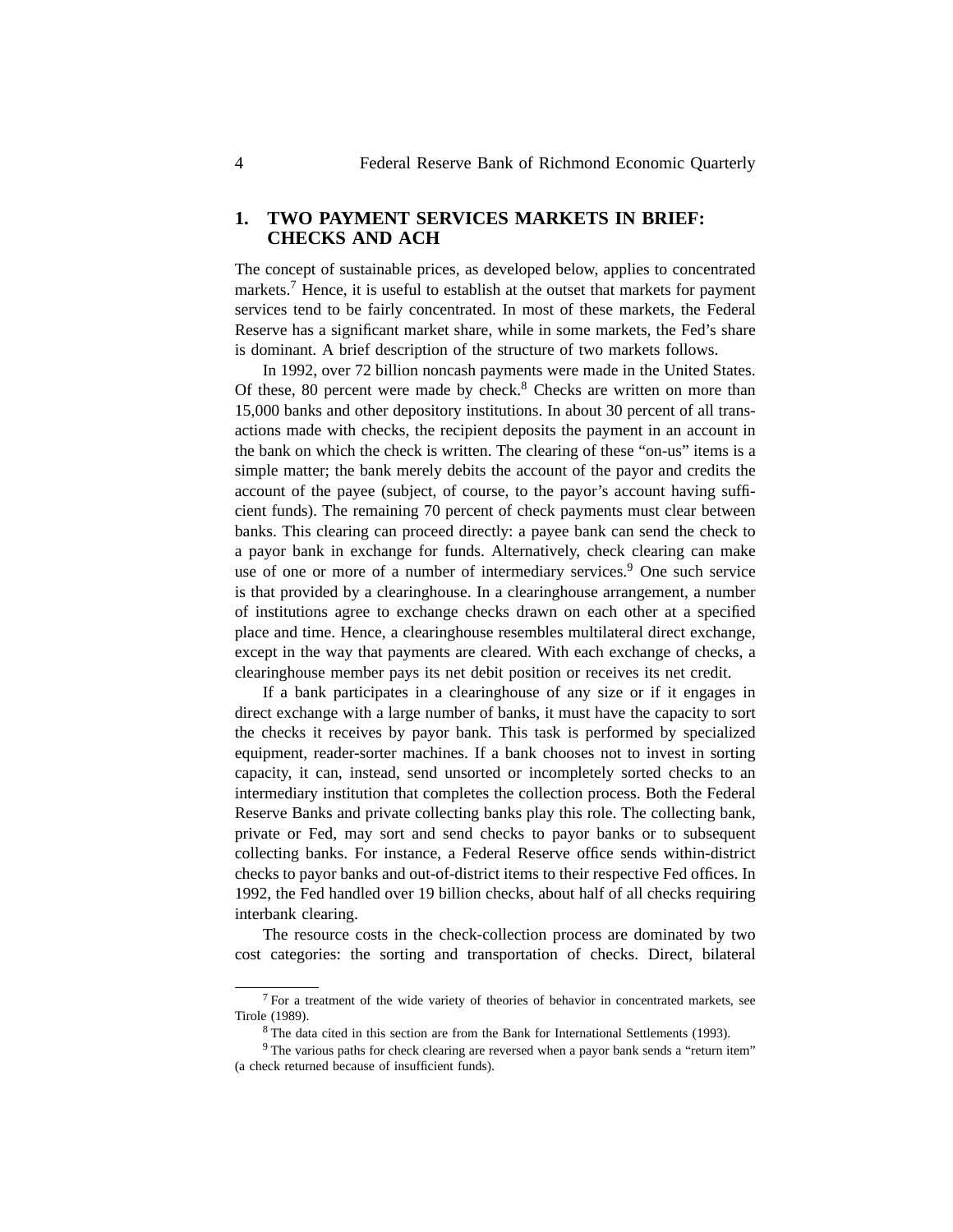## J. A. Weinberg: Selling Federal Reserve Payment Services 5

exchange of checks is the most costly means of clearing since it requires the payee bank to sort and ship to a large number of endpoints. Concentration of both activities can lead to cost savings. A group of banks that regularly receive checks drawn on each other can economize through a clearinghouse arrangement. Hence, the typical clearinghouse is composed of relatively large institutions within a metropolitan area. When an institution does not internalize the economies of concentration, it can instead purchase sorting and transportation services from entities that can take advantage of the cost efficiencies available.

The use of Automated Clearinghouse transactions is relatively new. In an ACH payment, the payor (or the payee with preauthorization by the payor) gives direct instructions to the payor's bank for the transfer of funds. Modern electronic information technology has made this means of transfer particularly cost-effective for recurring payments of set value. Accordingly, a growing fraction of the work force has wage and salary payments directly deposited into bank accounts by ACH. Other payments that might be made by ACH include mortgage payments and insurance premiums.

As with checks, ACH payments must clear between banks when the payor and the payee do not have accounts with the same institution. Clearing is facilitated if the payor and payee bank share an electronic connection over which instructions can be sent. Transactions can be made by direct bilateral exchange, through a private clearinghouse, or through the Fed. The first two options are likely to be used primarily by pairs or groups of banks that share a large number of payments. That is, private ACH transactions have been carried out primarily within geographic regions, while for interregional payments, the Fed has been the dominant provider. This market structure may be subject to change, however, as a private, national ACH initiative has recently begun competing with the Fed. In 1992, 94 percent of approximately 1.8 billion ACH transactions were made through the Fed.

Current pricing of Federal Reserve check and ACH services is a form of two-part pricing, a combination of a fixed fee and a per-unit price. In check services, the fixed charge is the *cash letter charge*. A cash letter is a collection of checks deposited with the Fed. The cash letter charge and the per-item fee vary with the amount of sorting that has already been done by the depositing bank and with the locations of the banks on which the deposited checks are drawn. The Federal Reserve Bank of Richmond's price structure for 1994 includes cash letter charges between \$2 and \$3 for most checks, while per-item fees range from less than 1¢ to  $6¢$ .<sup>10</sup> These different fee combinations apply to varying amounts of sorting that may be necessary.

 $10$  Larger cash letter and per-item charges are assessed for some special categories of checks.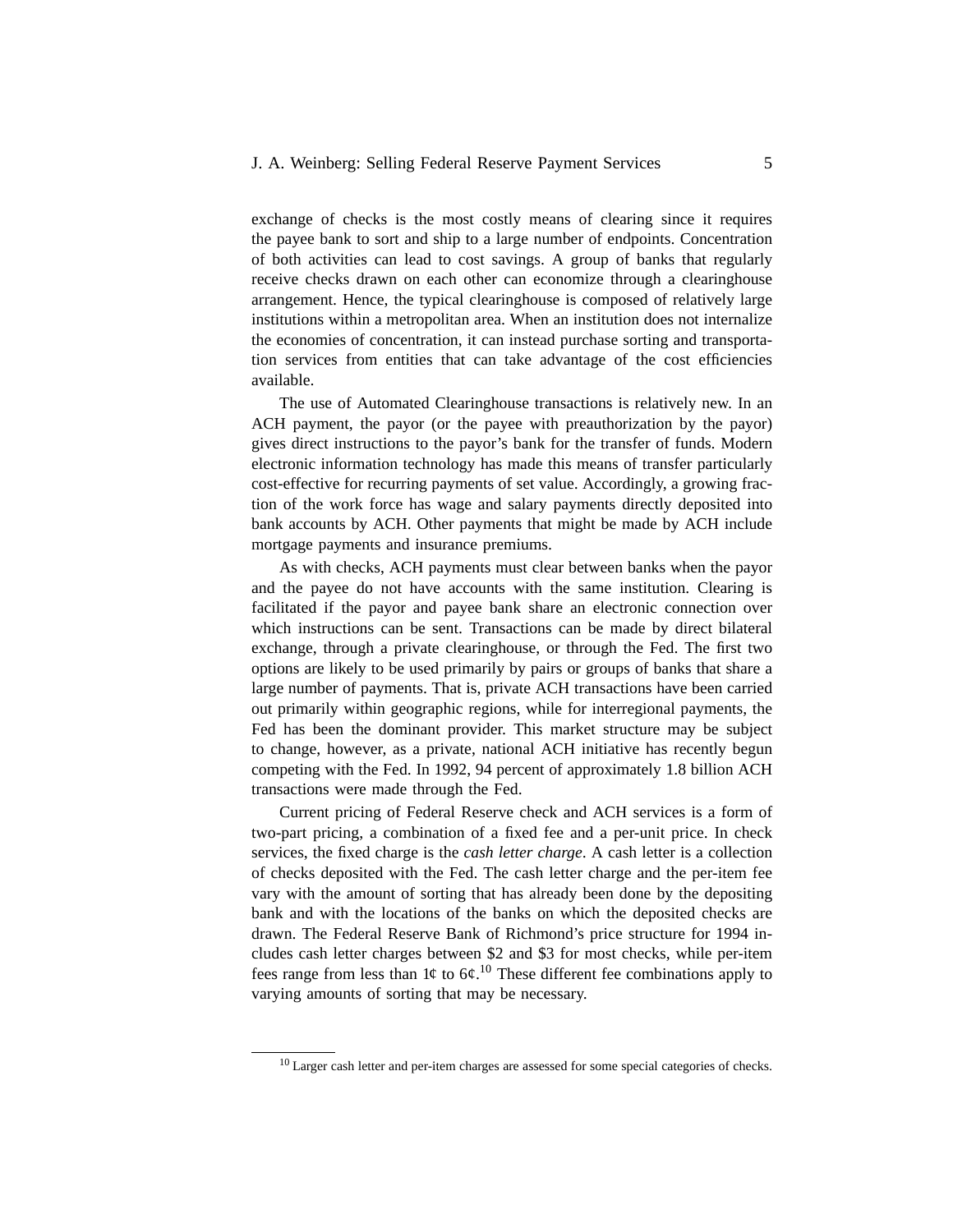The prices for ACH services also vary with the particular services provided. The basic fee structure in the Richmond Fed's 1994 price list includes a participation fee of \$20 per account per month and transaction (per-item) fees of  $1¢$  per intradistrict item and  $1.4¢$  per interdistrict item. In addition, a bank must have electronic access to the system. Access is priced with a monthly fee that ranges from \$30 to \$1000, depending on the type of connection maintained. While electronic access allows institutions to receive other services as well, at least part of the access fee can be considered the fixed cost of engaging in ACH transactions.

## **2. NATURAL MONOPOLY11**

The main concepts to be employed can be demonstrated with a simple example of a single service that can be provided by one or more sellers. Let *qi* be the quantity provided to the *i*th out of *N* buyers. Denote by *q* the array of quantities provided to all the buyers,  $q = (q_1, q_2, \ldots, q_N)$ , and let Q be the sum of the  $q_i$ . The total cost incurred by a single seller in providing the service is given by

$$
C(Q) = F + \sum_{1}^{N} f_i + \nu(Q). \tag{1}
$$

The fixed cost has two components. A general cost of *F*, the *common* fixed cost, is incurred by any seller providing any quantity of the service (e.g., the cost of maintaining an accounting and communication system for ACH transfers). In addition, there may be a cost of  $f_i$  specific to the relationship with buyer *i* (the cost of an individual bank's electronic connection to the system). The variable-cost function,  $v(Q)$ , is increasing and convex.<sup>12</sup>

The basic ideas can be presented for the simple case in which only the common fixed cost,  $F$ , is present in equation (1). In this case, the relationship between total cost and output might be represented as in Figure 1. The corresponding relationship between average cost and output is shown in Figure 2. This U-shaped average-cost curve exhibits economies of scale as long as

<sup>&</sup>lt;sup>11</sup> The case of natural monopoly is developed for expository purposes. The concept of sustainable pricing can be extended to any market structure. The application to concentrated, nonmonopoly markets closely parallels the case of natural monopoly. For instance, if all sellers can operate at minimum average cost, then that minimum cost is the sustainable price.

<sup>&</sup>lt;sup>12</sup> It is worth pointing out that the *N* quantities  $(q_i)$  specified above could just as easily be interpreted as quantities of *N* different products. In that case, the variable-cost function  $v(Q)$ might be replaced by a sum of separate cost functions,  $v(q_i)$ , for each of the individual products. The concepts developed here to analyze pricing of a single product in the presence of economies of scale are directly applicable to the pricing of a set of products in the presence of *economies of scope*. Economies of scope are said to exist when the costs of joint production of a set of products is less than the sum of the costs of separate production.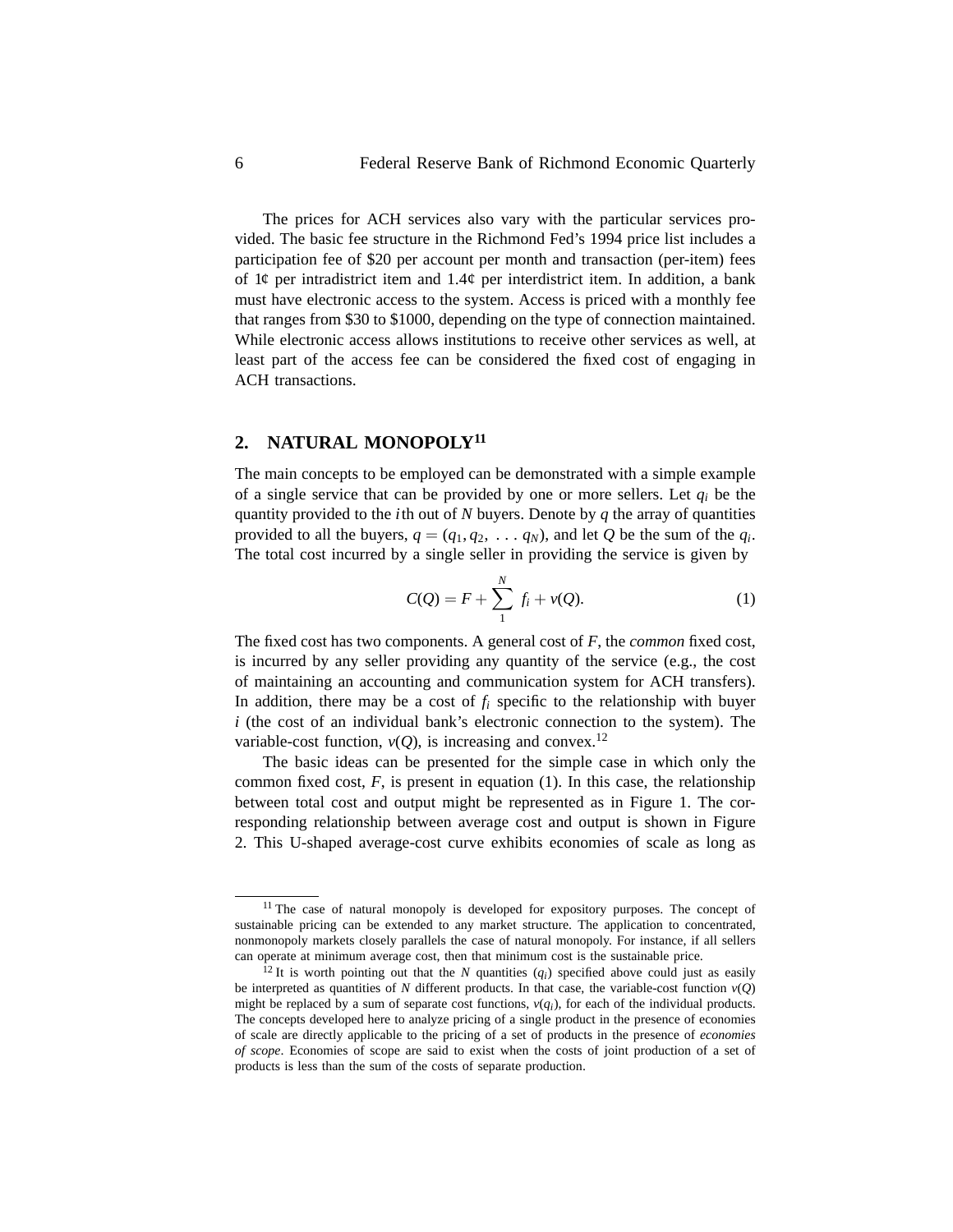



**Figure 2 Average Cost Curve**



Note: Figure 1 displays a total cost curve with fixed cost *F* and convex variable-cost function  $v(Q)$ . Figure 2 shows the corresponding average-cost function. The quantity  $Q_e$  is the "efficient scale" at which minimum average cost *ACe* is achieved.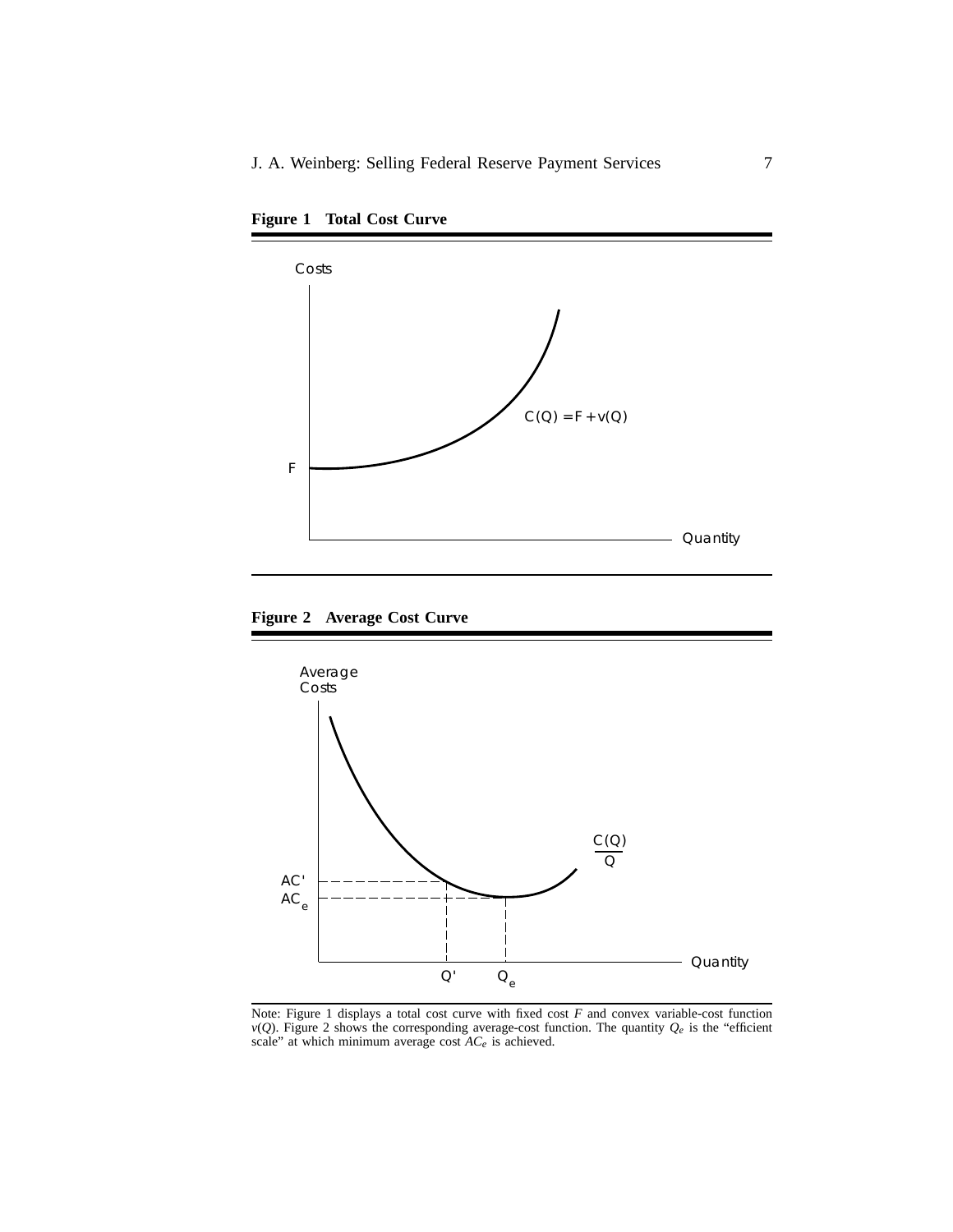total output is less than the level labeled  $Q_e$ .<sup>13</sup> This level of output, at which average cost is minimized, is referred to as the *efficient scale* for the production of the service. Above the efficient scale, as average cost rises, there are diseconomies of scale. For now, it is assumed that all sellers and potential sellers have identical cost structures.

As in any market, pricing is affected by the structure of the market—e.g., the number and relative sizes of sellers. Market structure is, in turn, affected by the nature of the cost function for producing the service. If the total quantity demanded in this market was very large relative to *Qe*, then competitive pricing and free entry among providers of the service would tend to result in a market composed of a large number of providers, each producing about  $Q_e$ . The price in this competitive market would tend toward  $AC_e$  in Figure 2. That is, when efficient scale is small relative to the size of the market, the invisible hand of competition works well; production costs are minimized and price just covers costs.

At the opposite extreme is the case in which a single seller's efficient scale  $(O<sub>e</sub>)$  is at least as large as the total quantity of service demanded by the market. In this case, competition among active providers cannot enhance the efficiency of production. Any division of output among sellers will only serve to raise the overall economic costs of providing the service, by duplicating the fixed costs. This is a case of *natural monopoly.* Under the belief that competition is infeasible, price regulation is often imposed on industries which are thought to operate under the conditions of natural monopoly.

A natural focus for the pricing of the product sold by a natural monopoly, subject to the requirement that revenues just match costs, is to set a per-unit price equal to the average cost of producing the total industry output. Suppose, in Figure 2, that this output level is  $Q'$ . Suppose further that the quantity demanded is independent of price. This assumption is not essential but allows us to focus on the issue of whether or how the market quantity is divided among sellers. The price that just covers costs is *AC* . Note that this price is greater than the marginal cost of production, since average cost is declining at *Q* ; when average cost is declining, marginal cost is less than average cost. Since price deviates from marginal cost, average-cost pricing in such cases is sometimes referred to as *second-best* pricing; "first-best" pricing would equate price to marginal cost, but would result in revenues less than costs. Secondbest pricing maximizes net social benefits subject to the constraint that total revenues from the sale of the product just equal total costs.

<sup>&</sup>lt;sup>13</sup> The average-cost curves should be understood as long-run average-cost curves. Although all factors of production are variable in the long-run, fixed costs are possible in the long-run if a minimum (positive) level of some input is necessary for production of any positive amount of output. For instance, to send telephone messages between two points, one must have, at least, one telephone line connecting those points. This represents a fixed cost, even in the long run.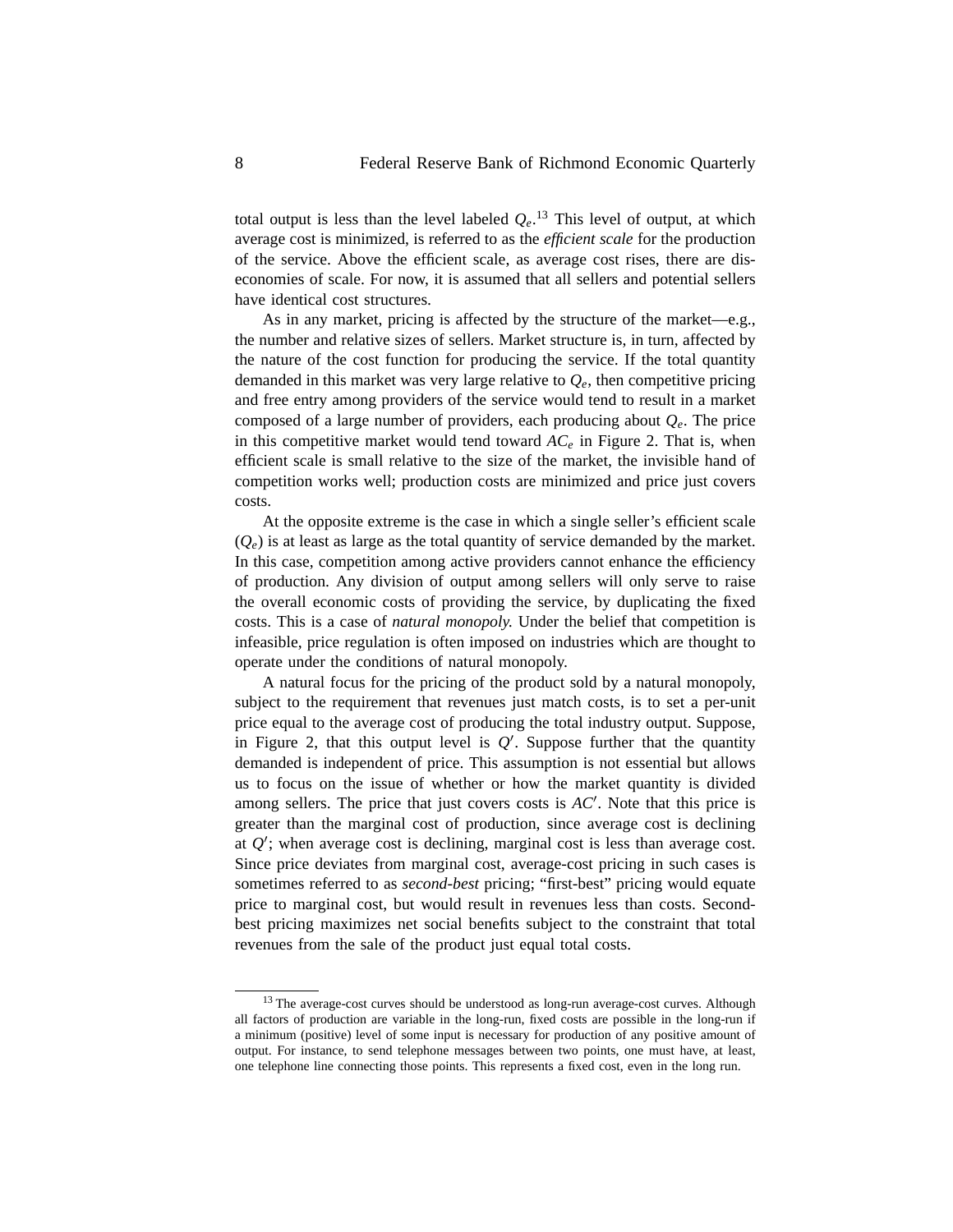## J. A. Weinberg: Selling Federal Reserve Payment Services 9

Clearly, average-cost pricing in Figure 2 leaves no opportunity for a competitor to attract some piece of the market and at least cover its costs. Any piece of the market will involve average production costs greater than *AC* . In order to win customers, however, a competitor would have to offer a price below *AC* . In this case, uniform average-cost pricing (a per-unit price equal to *AC* available to all buyers) is not vulnerable to the entry of competitors.

There is another case that falls into the category of natural monopoly for which pricing is more problematic. This case can be illustrated by a simple example in which there are two buyers, Big (B) and Small (S). Buyer B uses  $q_B$  units of the service, while S uses  $q_S$ . The total market quantity, then, is  $q_B+q_S = Q_M$ . Again, in the present example, quantity demanded is independent of price, except that each buyer seeks the lowest-cost supplier. The situation is depicted in Figure 3. Market quantity lies in the range of diseconomies of scale, and the average cost of serving the whole market is greater than the cost of serving just buyer B ( $AC_M > AC_B$ ). Although market quantity exceeds efficient scale, the market is still a natural monopoly; any division of the market would result in higher total production costs. The average cost of serving only buyer S is greater than the average cost of serving the whole market  $(AC_S > AC_M)$ .

#### **Figure 3 Natural Monopoly with Quantity Greater than Efficient Scale**



Note: Although market quantity,  $Q_M = q_S + q_B$ , is greater than efficient scale, the market is still a natural monopoly; the cost of serving the entire market is less than the combined cost of serving the market in any set of separate "pieces."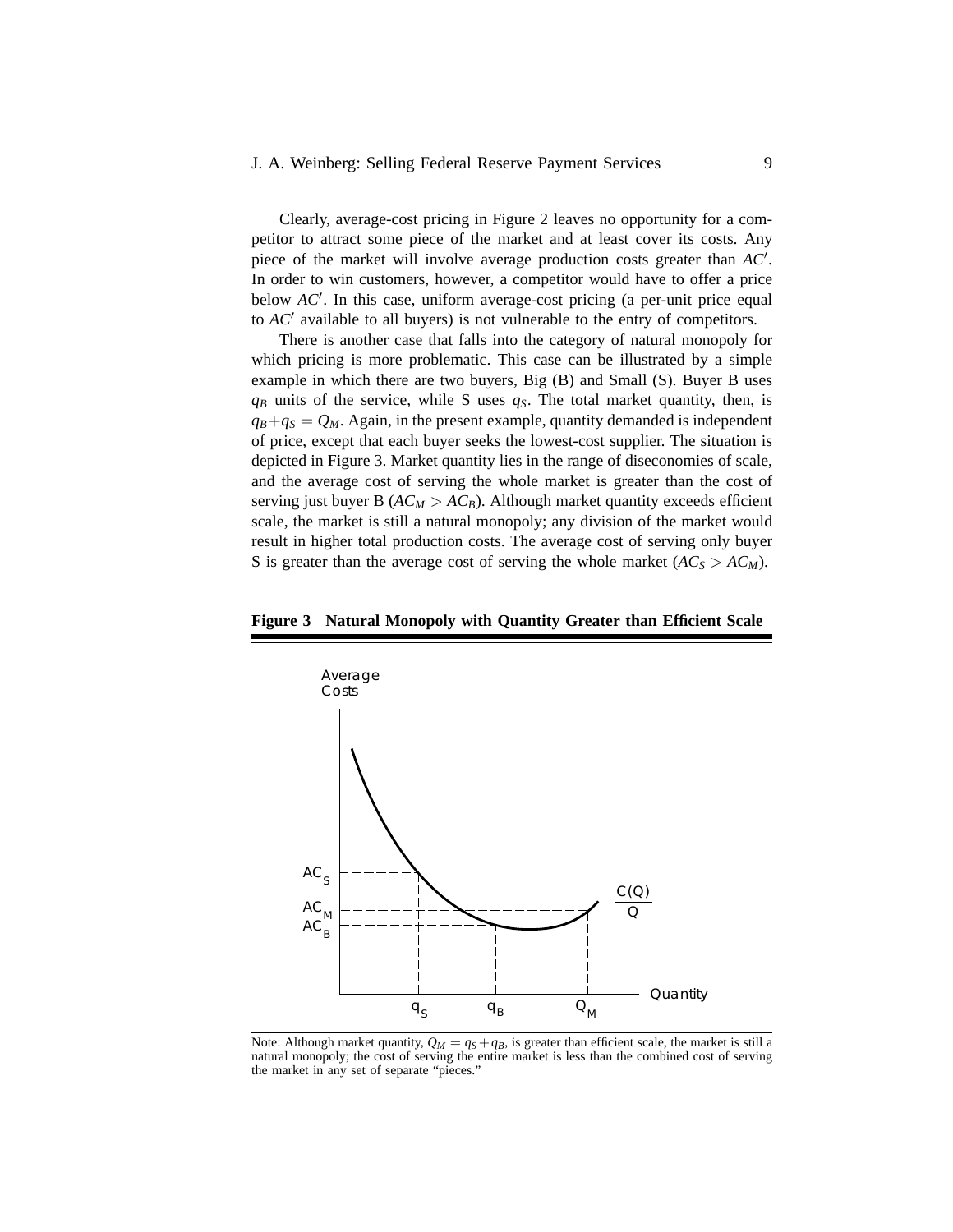In this example, a simple price structure would set a uniform price equal to *ACM*, the average cost of serving the entire market. If there are no legal barriers to entry, however, this price will induce a competitor to seek to gain a portion of the market. Specifically, a competitor can target buyer B, offering a price between  $AC_M$  and  $AC_B$ , the average cost of serving just buyer B. This strategy allows the competitor to take advantage of the economies of scale available in serving the large-volume user. Indeed, if no competitor were forthcoming and if buyer B had access to the necessary technology, then the buyer would be prompted to provide the service in-house.

A couple of comments on the competitor's pricing strategy are useful to bear in mind. First, the competitor must have reason to believe that the incumbent monopolist cannot or will not rapidly adjust prices in response to the competitor's move. Such a belief might be justified if the incumbent's pricing is subject to a cumbersome administrative procedure. Second, the competitor must be able to offer the lower price to a restricted set of buyers. If targeting a segment of the market requires making private deals with individual buyers, the competitor's task will be simpler if it is possible to identify a relatively small number of buyers with large enough volume to take substantial advantage of available economies of scale.

If the large-volume user defects to a competing source for the service, what becomes of the small-volume user? If the incumbent continues to offer the service at the price  $AC_M$ , then buyer S is just as well off as before. This price, however, no longer covers costs, which are now *ACS*. Assuming the incumbent must cover costs, its price must rise. If it is resigned to serving only the remaining customer, S, then the incumbent must set its price at *ACS*. Note that the end result may be an inefficient market structure. If there are two sellers operating, one serving buyer B and the other serving buyer S, then the duplication of fixed costs in serving the market constitutes social waste. The story may not end here. The incumbent may seek to win back some or all of the market share lost. This counterattack may ultimately succeed, but even temporary production by more than the efficient number of sellers is socially inefficient.

## **3. SUSTAINABLE PRICES**

Are there pricing strategies for the incumbent that leave no room for encroachment by competitors? In the above example, the incumbent was vulnerable, because one buyer was charged a price that was greater than the cost of serving that buyer alone. The cost of serving only some subset of the buyers in a market is referred to as the *stand-alone* cost for those buyers. Accordingly, a set of buyers will be receptive to alternative sources of a service unless they face a price that is no greater than their stand-alone cost. A pricing scheme that meets this requirement for all sets of buyers is called a *sustainable* pricing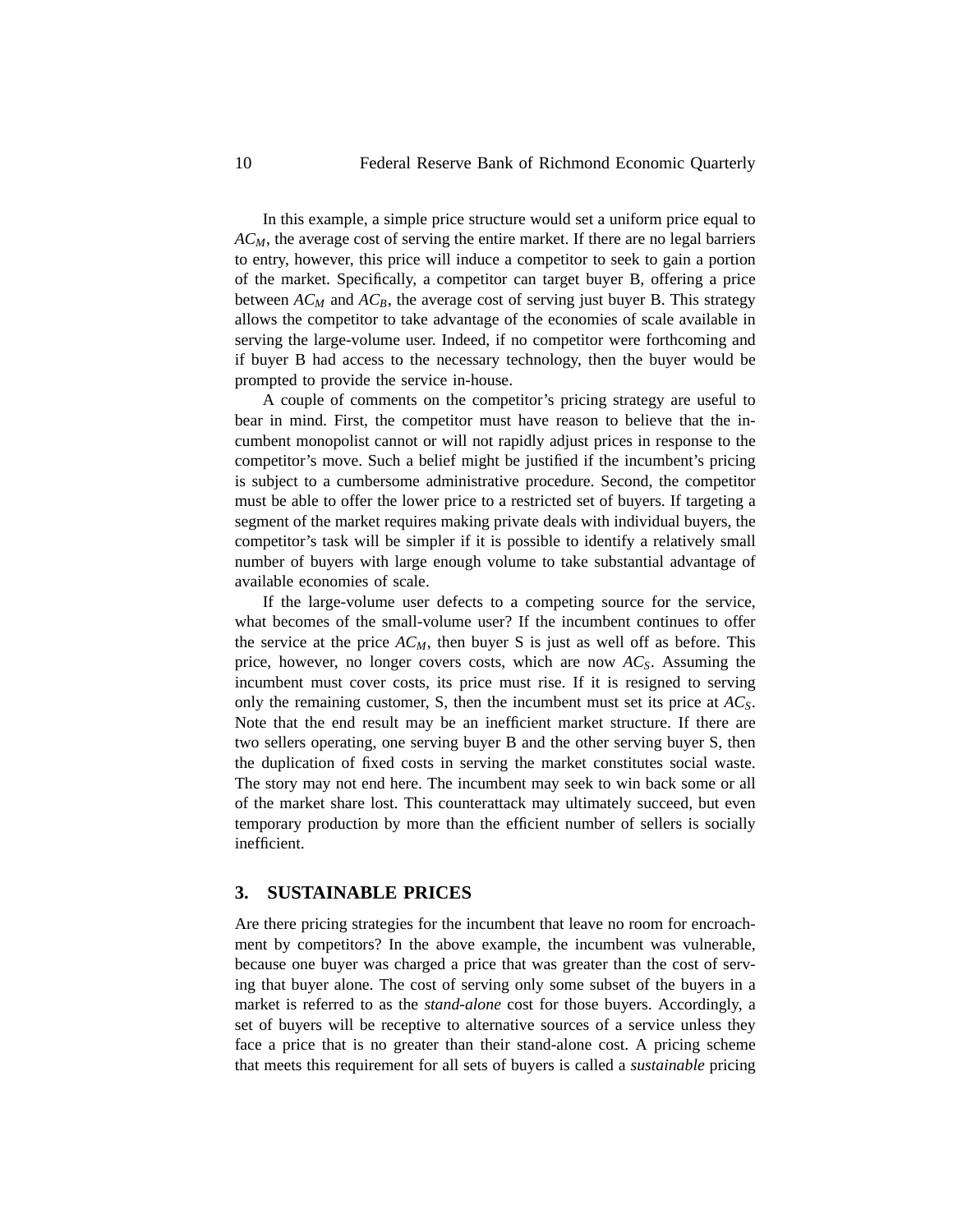#### J. A. Weinberg: Selling Federal Reserve Payment Services 11

scheme. Sustainable prices leave no opportunity for a competitor with identical costs to capture any segment of the market.

How should one set prices that just cover costs and result in efficient production? In the case of natural monopoly, efficient production requires a single producer. In this case, the task is to find prices that recover costs and are sustainable. When market quantity is smaller than efficient scale, as in Figure 2, a uniform (per-unit) price equal to the average cost of producing the market quantity does the job. When market quantity is greater than efficient scale, as in Figure 3, there is no uniform (nondiscriminating) price that can satisfy both sustainability and cost recovery. On the other hand, a variety of nonuniform price structures can achieve the desired goals. One simple form for such pricing would be to give each buyer (or class of buyers) a distinct price. While this approach may not be practical in all circumstances, it is used here for illustrative purposes.

As defined above, sustainable prices generate total revenue that is necessarily no greater than total cost, since total cost is the stand-alone cost for the whole market. Sustainability, however, does not rule out prices that yield total revenue less than total cost. The Federal Reserve Banks operate under the requirement, from the Pricing Principles developed by the Board of Governors pursuant to the Monetary Control Act, that revenues be sufficient to at least cover all costs (the cost-matching requirement). Adding this condition to sustainability necessarily results in revenues that exactly match total costs.

One implication of cost-matching, sustainable pricing is that at least one buyer must be given a price lower than stand-alone cost. Suppose, in the example of Figure 3, that buyer B is charged its stand-alone cost, in the form of a per-unit price of  $AC_B = [F + v(q_B)]/q_B$ . If both buyers are to be served, the revenue that needs to be collected from buyer S in order to just recover total costs is

$$
[F + v(q_B + q_S)] - [F + v(q_B)]. \tag{2}
$$

Here, the first term is the total cost of serving both customers, while the second term is the stand-alone cost of serving the large-volume customer. The difference between these two terms is referred to as the *incremental* cost of serving customer S. This cost is denoted by  $IC<sub>S</sub>$  in Figure 4. Hence, the revenue needed from buyer S can be collected with a per-unit price equal to  $IC_S/q_S$ . If buyer S is charged anything less than this price, then in order to recover costs, the seller must charge more than  $AC_B$ . If B is charged more than  $AC_B$ , a competitor will take B's business.

It is important to note that incremental cost, as the term is used here, is not the same as marginal cost. The former, as indicated by equation (2), is the cost of providing a particular quantity to a particular buyer, given the quantity being provided to other buyers. The latter is simply the cost of providing an additional unit of the product, without regard to the identity of the recipient. It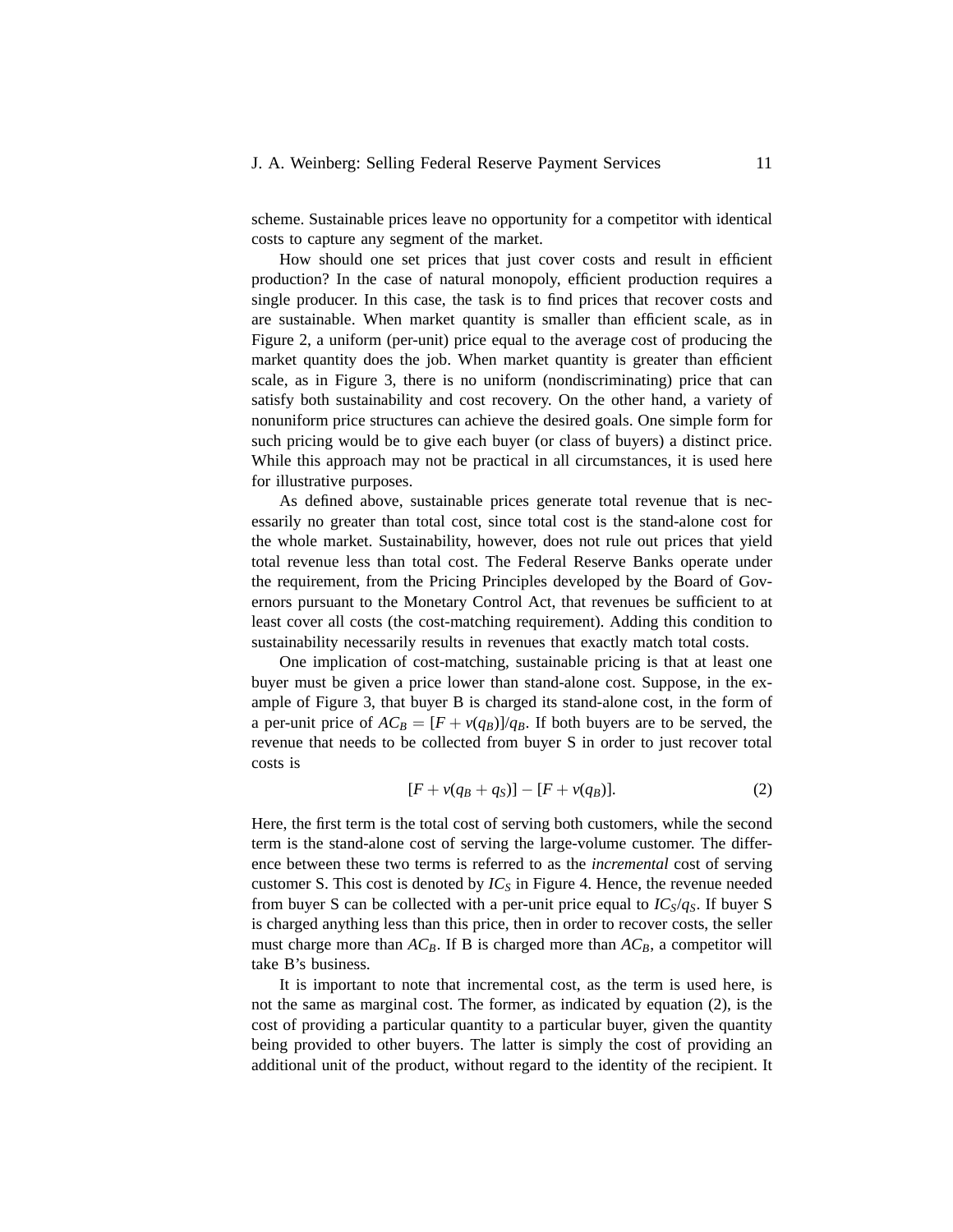



Note:  $C(q_B)$  is the stand-alone cost of serving buyer B, while  $C(Q_M)$  is the total cost of serving the entire market. The difference between the two, denoted  $IC<sub>S</sub>$ , is the incremental cost of serving buyer S.

is possible to have a pricing structure in which the (marginal) price charged to some buyers is less than marginal cost while no buyer's average price is less than its average incremental cost.

The price discrimination just described requires that buyers be segmented into groups according to some observable characteristic. This task may not always be straightforward. For instance, the quantity of services used by an institution may be subject to significant change over time. In that case, setting a price to a buyer based on the buyer's previous behavior may not yield the desired results of tailoring prices to current demand conditions. Fortunately, the desired segmentation can typically be achieved by pricing schedules that allow buyers to self-select into groups. One example is "option pricing," in which buyers are given a choice between a schedule with a high fixed charge and low fee per unit and a schedule with a low fixed charge and high fee per unit. For the two-buyer example, Figure 5 illustrates the total expenditure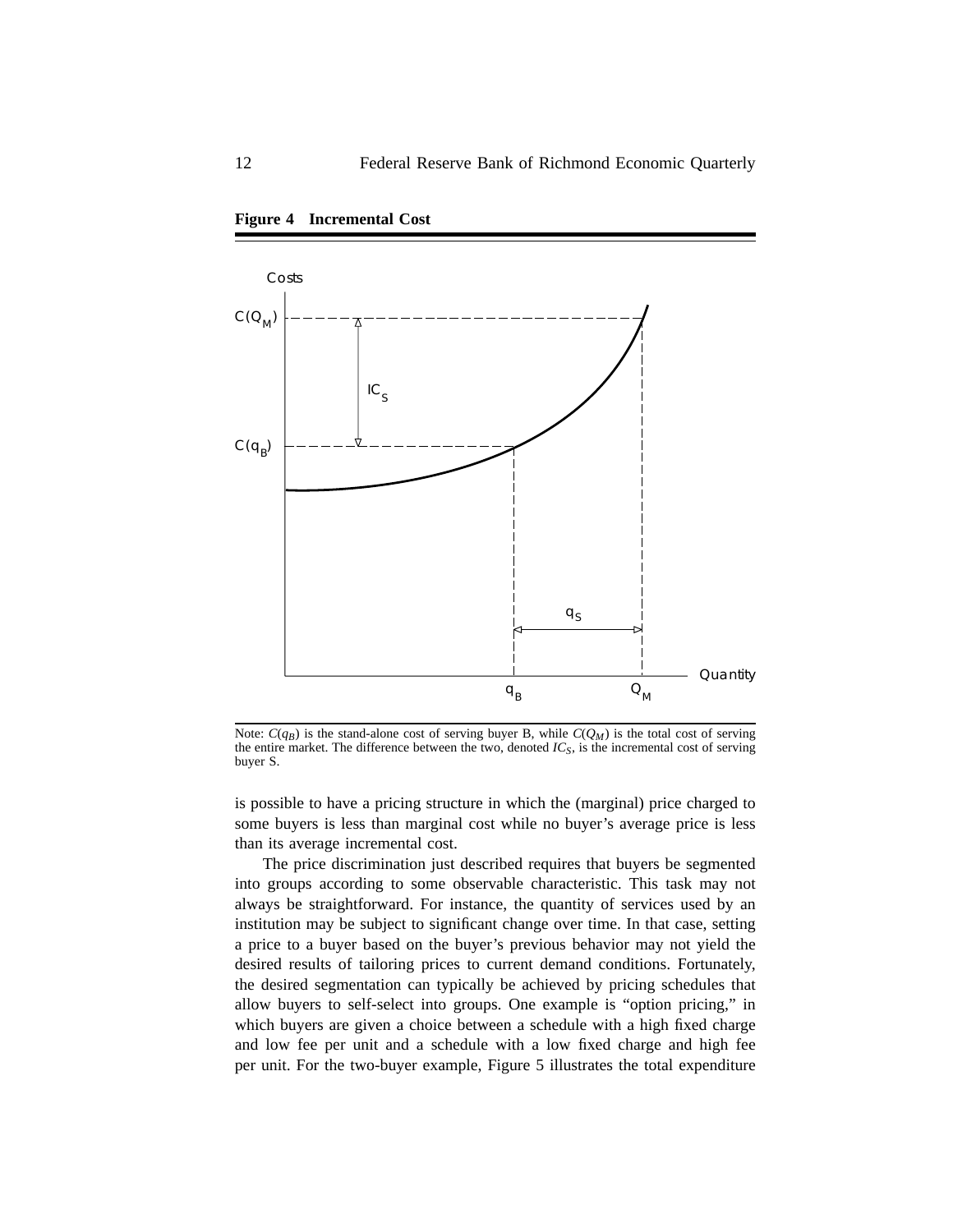

**Figure 5 Option Pricing**

Note: The lines labeled  $E_S$  and  $E_B$  give the total expenditures (as a function of quantity purchased) resulting from buying services under the two alternative options. Under one option, given by *ES*, the buyer pays no fixed fee and pays a per-unit price of  $\bar{P}_S = IC_S/q_S$ , which is the slope of the line *ES*. This price generates expenditures by buyer S equal to incremental cost. The other option, given by  $E_B$ , includes a positive fixed fee and a lower per-unit price (slope). The key features of the schedule  $E_B$  are that it meets the total cost curve  $C(Q)$  at the quantity  $q_B$  and that it lies below  $E_S$  at  $q_B$ . Hence, buyer B prefers the schedule  $E_B$  and has a total expenditure equal to stand-alone cost,  $C(q_B)$ . The fixed fee in the schedule  $E_B$  must be (and is, as drawn) high enough so that buyer S prefers the schedule *ES*.

schedules generated by such pricing options. In this example, the low fixed fee is actually set at zero and combined with a per-unit price of  $P_S = IC_S/q_S$ . An individual buyer will choose the option for which its own total expenditures are the smallest. Hence, the low-volume buyer selects the low fixed charge and high per-unit fee, which is constructed so that total expenditures by buyer S just cover incremental costs. Buyer B selects the other schedule, resulting in expenditures equal to stand-alone cost.

The desired results also could be achieved by a pricing schedule with volume discounts, in which the per-unit fee varies with the quantity purchased.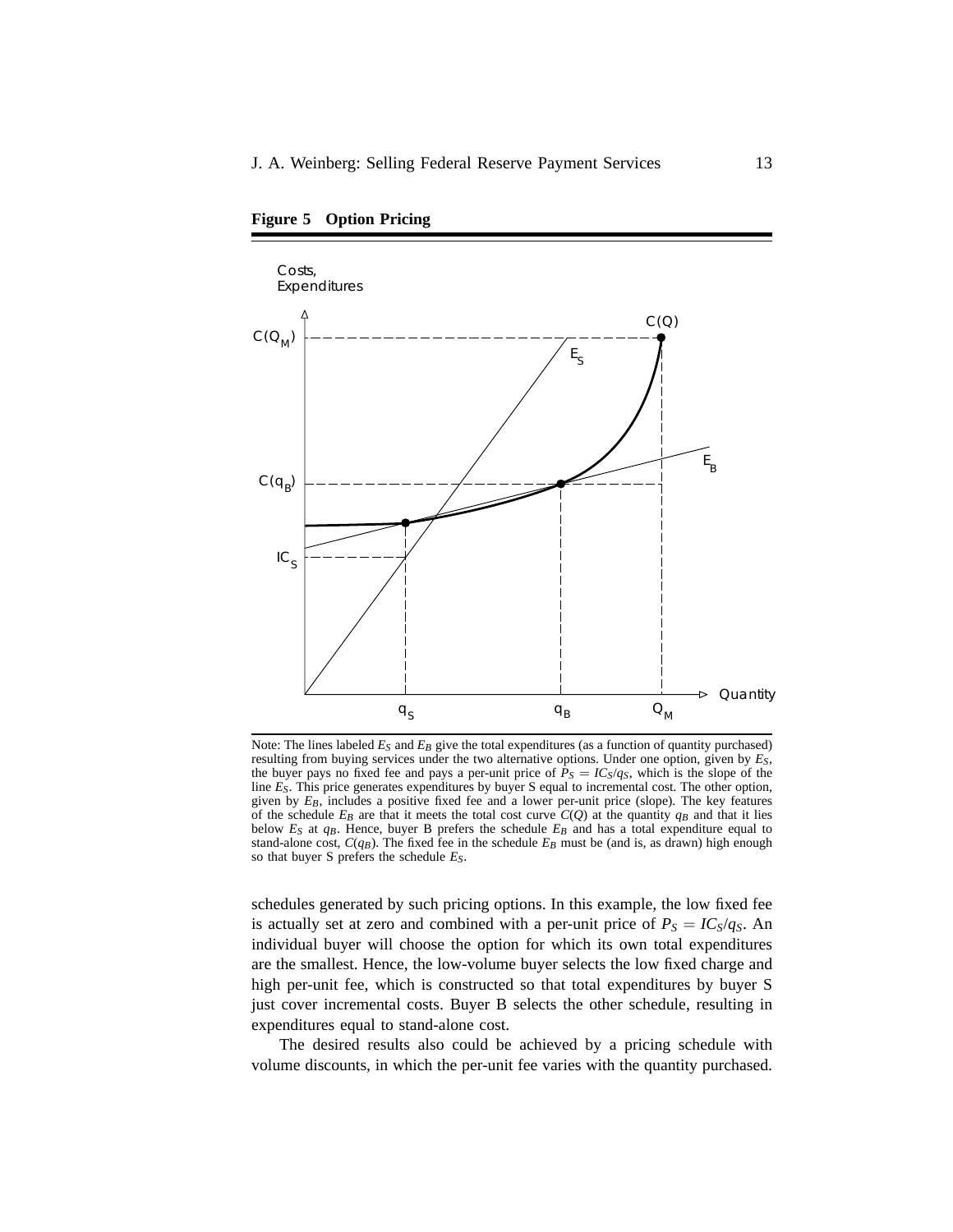The total expenditure schedule from one such price structure is given in Figure 6. This price schedule sets a price of  $IC_S/q_S$  for the first  $q_S$  units purchased. For each additional unit purchased beyond that threshold, the buyer pays the lower price of  $[C(q_B) - IC_S]/(q_B - q_S)$ . As Figure 6 indicates, this volumediscounting scheme is designed to collect exactly stand-alone cost from buyer B and incremental cost from buyer S.

An option pricing scheme, like that presented in Figure 5, has recently been adopted on a trial basis by some Federal Reserve Banks for some checkprocessing services. Most prices for Reserve Bank services, as discussed in Section 1 above, are a simpler form of two-part pricing, including a single fixed fee and a single per-item charge. This form of pricing is not as flexible





Note: Like Figure 5, Figure 6 presents a pricing arrangement that results in expenditures equal to stand-alone cost for buyer B and incremental cost for buyer S. This arrangement involves no fixed fee. The per-unit price is *ICS*/*qS* on the first *qS* units purchased. For each subsequent unit purchased, a lower price is charged. This lower price is equal to  $[C(q_B) - IC_S]/(q_B - q_S)$ . The resulting total expenditure, as a function of quantity purchased, is given by the kinked line, *E*.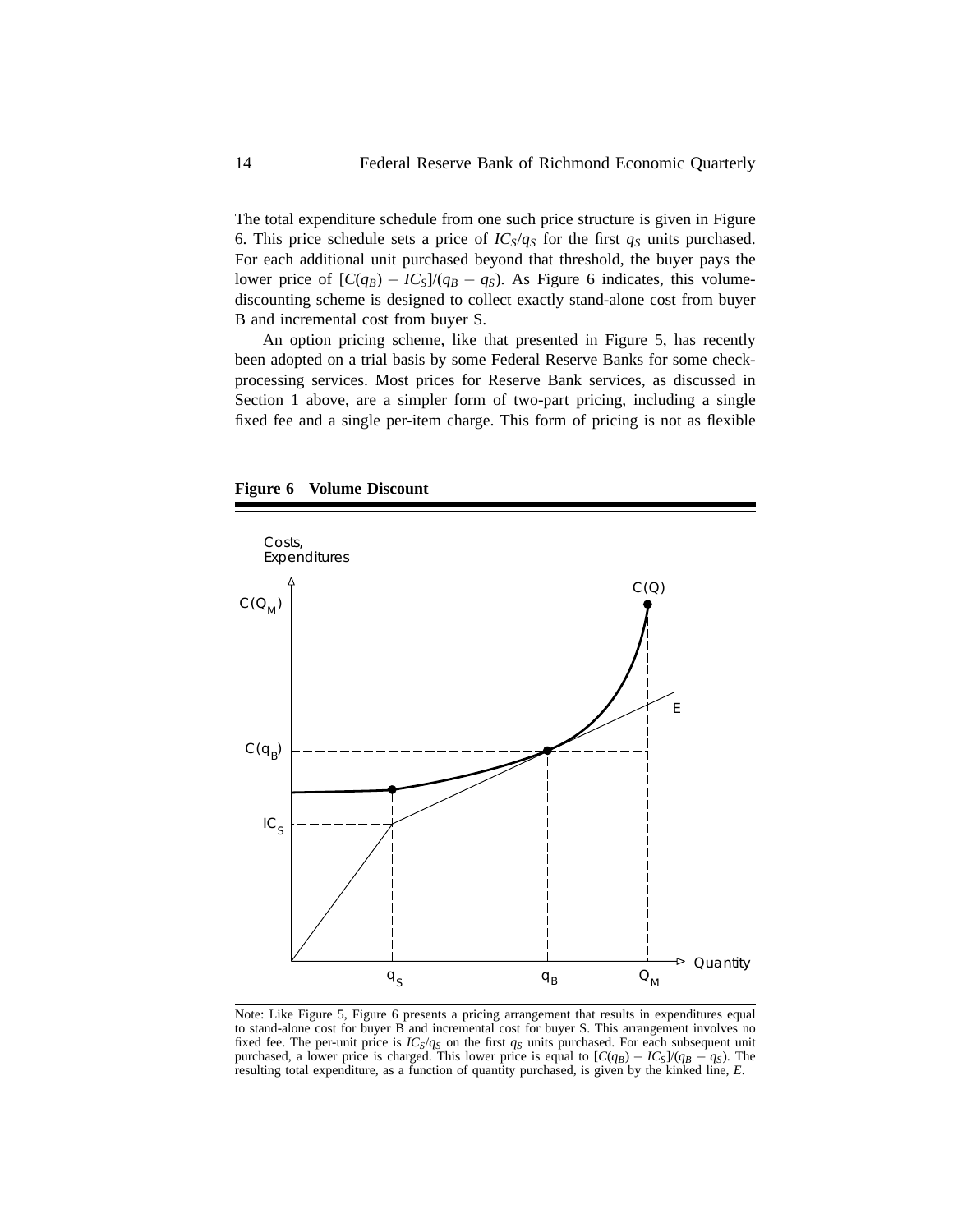as an option pricing schedule. Accordingly, sustainability may or may not be achievable with simple two-part pricing.

In summary, sustainability requires that no buyer (or set of buyers) faces prices greater than stand-alone costs. Adding the cost-matching condition requires that no buyer (or set of buyers) faces prices less than incremental costs. That is, each buyer must face a price between stand-alone and incremental cost. Within these restrictions, the relative pricing to different buyers can be treated in a variety of ways. In the examples above, buyer B is charged stand-alone cost and buyer S is charged incremental cost. Consequently, all of the fixed costs of production are allocated to buyer B. This allocation could be reversed, charging stand-alone cost to buyer S and incremental cost to buyer B. Price schedules that allocate some fixed costs to each buyer face both buyers with prices in between stand-alone and incremental costs. The concept of sustainability, by itself, gives no guide to the choice among these alternatives. The next section suggests that the possibility of technological differences among alternative providers of a service can help to sharpen the choice.

## **4. BYPASS AND TARGETED COMPETITION**

The forgoing development of sustainable prices assumes that the same technology is available both to the incumbent firm (the Fed) and to any potential or actual competitors. Hence the relevant cost standard for deterring entry is the stand-alone cost of a market segment. There may be instances in which some segment of the market can be served with a technology different from that used by the incumbent seller. In such cases, the term "stand-alone cost," as defined above, is somewhat of a misnomer. This cost is the cost to a buyer, or group of buyers, of obtaining services from a source with a cost structure identical to the incumbent's. When the alternative to the incumbent's network involves a substantially different technology, the buyer's option is not so much to "stand alone" as to "bypass" the network.

An example, as described by Einhorn (1987), is in the provision of longdistance telephone services. Most long-distance calls are routed through the local telephone company, for which a charge is assessed. Large-volume callers, however, may exercise the option to bypass the local company and connect directly with their long-distance provider. The technology for bypassing the local network and, therefore, the costs associated with doing so are different from those associated with connecting through the network.

One can also think of obtaining payment services from alternative sources as bypassing the Federal Reserve network. For instance, a local check clearinghouse utilizing centralized exchange of items involves a different pattern of sorting and transportation expenditures from that arising in the use of the Fed's check-clearing services. Of course, in this regard, the most stark example of bypassing the Fed's network is direct bilateral exchange of payments.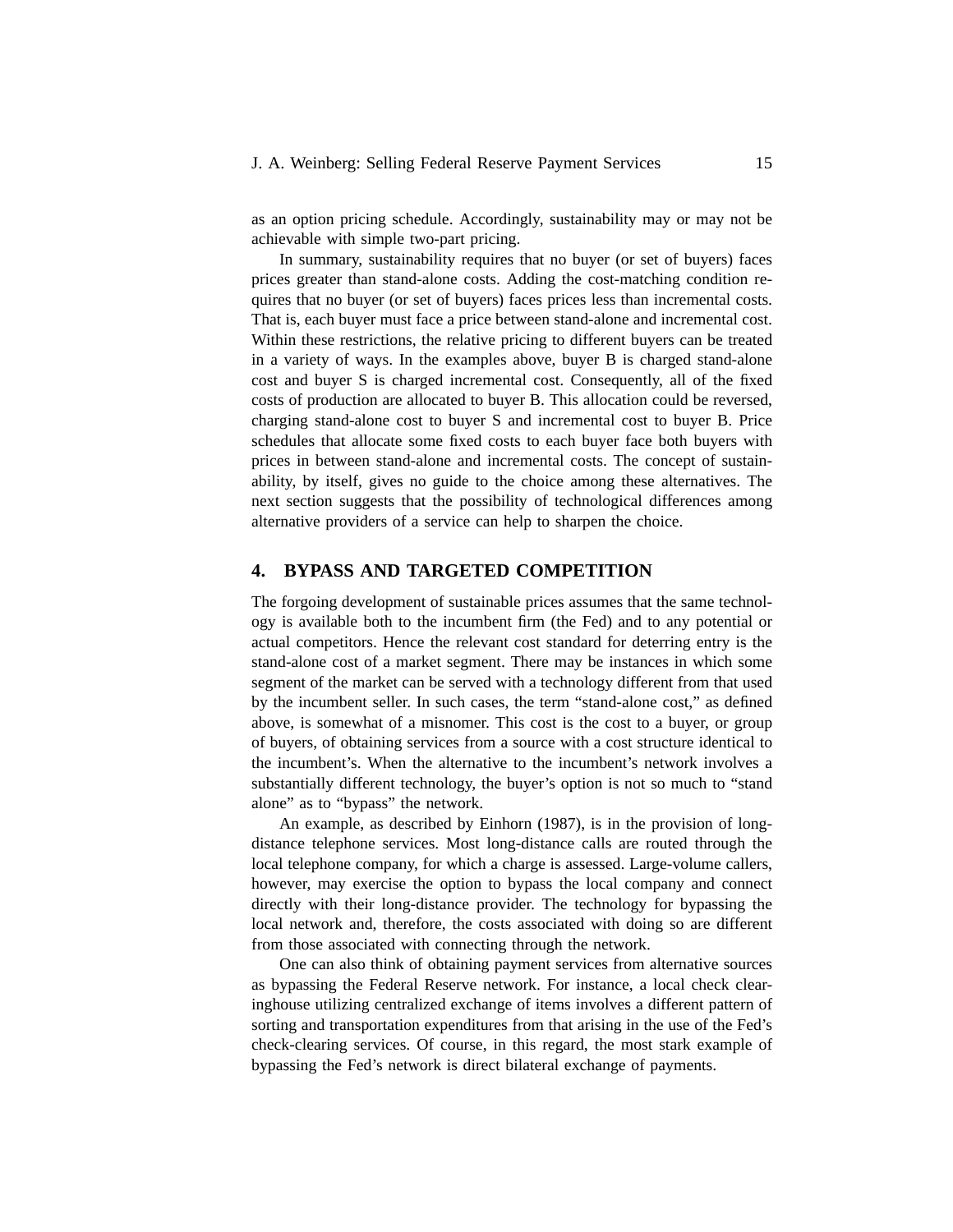The presence of a bypass alternative places additional constraints on the pricing choices facing the incumbent seller. Continuing with the example of Section 2, suppose that there are two buyers with quantities demanded of  $q<sub>S</sub>$  and  $q_B$  and the sum of these quantities is denoted  $Q_M$ . Buyers B and S can bypass the incumbent and receive the service at a cost of  $C_B^*$  and  $C_S^*$ , respectively. The incumbent seller's total cost of serving the entire market is  $C_M = F + v(Q_M)$ , while buyer B (S) alone can be served by the incumbent for the stand-alone cost of  $C_B = F + v(q_B)$  ( $C_S = F + v(q_S)$ ). Suppose that the bypass technology is potentially attractive only to a large-volume buyer, so that  $C_B^* < C_B$  but  $C_S^* > C_S$ . On the other hand, suppose that the market is still a natural monopoly. This is so if when buyer B bypasses the system, total costs rise, or  $C_M < C_S + C_B^*$ . This last statement is equivalent to saying that the incumbent's incremental cost of serving buyer B is less than the bypass cost, since  $IC_B = C_M - C_S < C_B^*$ .

Under the conditions just described, the incumbent is limited in how much of the common fixed costs can be allocated to buyers with a viable bypass option. Recall that allocating all of the (common) fixed costs to a single buyer amounts to charging that buyer its stand-alone cost. Here, such a price to buyer B would induce B to bypass the incumbent, to the detriment of market efficiency.

The incumbent's pricing problem is further complicated if there is some uncertainty about the viability of the bypass technology. Suppose, for instance, that the incumbent is reasonably sure that  $C^*_{S} > C_S$  but is uncertain as to the value of  $C^*_{\beta}$ . If buyer B's bypass cost is so low that it is less than the incremental cost of serving B, then it is efficient to let buyer B bypass. Indeed, in this case, there are no prices that the incumbent can set to cover costs and guarantee against the loss of buyer B. On the other hand, it is still possible to price in such a way that buyer B will be lost only if bypass is efficient. Specifically, pricing to buyer B at incremental cost and buyer S at stand-alone cost will succeed in covering costs regardless of whether B is retained. Further, by comparing its bypass and incremental costs, B makes its choice in a way that minimizes the total (social) costs of serving the market.

To summarize, the presence of bypass options that are potentially attractive to some individual buyers or groups of buyers limits the ways in which fixed costs can be recovered from buyers. Especially when the value of the bypass option is not fully known by the incumbent, prices to segments of the market that are likely to have the most attractive bypass options should be pushed down to the incremental cost of serving those segments. Such an allocation of fixed costs is likely not to coincide with the allocations implied by standard accounting practices, and it may strike some (especially other buyers) as inequitable. It is important, however, to consider the alternative. If the incumbent seeks to recover some of the fixed cost from likely candidates for bypass, those buyers may turn to alternative sources even when it is socially inefficient to do so. If their business is lost, the incumbent will still have to recover fixed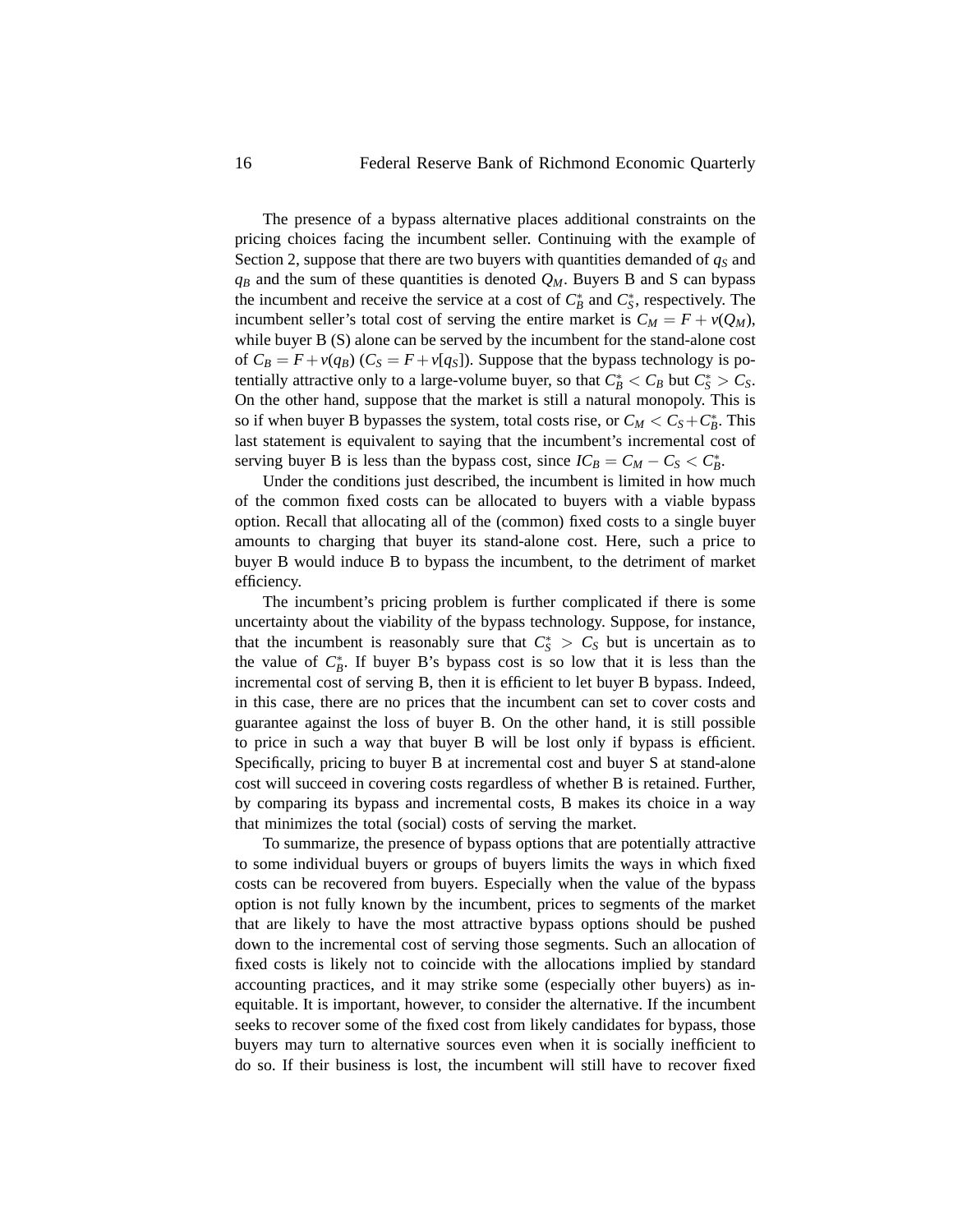costs from the remaining buyers. This result would be less cost-efficient and no more equitable than the result of sustainable pricing that recovers all fixed costs from those buyers with the least attractive alternatives.

### **5. ADDITIONAL COMMENTS ON SUSTAINABLE PRICES**

While this article has presented sustainable pricing as a tool for evaluating pricing from a public policy point of view, the concept originated as a predictive notion in the theory of "contestable markets."14 Contestable markets theory holds that in the presence of potential competition, incumbent firms will not be able to charge anything other than sustainable prices; any attempt to charge unsustainable prices would quickly prompt entry of and loss of market share to a competing seller. In other words, even in a natural monopoly, there are no economic rents earned by an incumbent monopolist. This is a strong conclusion that has not been broadly accepted without qualification. Most importantly, one cannot discuss the effects of potential entry without considering the likely response to entry by the incumbent seller. In its purest form, contestable markets theory assumes that the incumbent can alter its price in response to entry only with some lag. The incumbent's inability to respond quickly leaves an opportunity for an entrant to capture, at least temporarily, some part of the market should the incumbent's prices be unsustainable. Ultimately, the incumbent may regain the market, but the absence of sunk costs implies that even temporary profit opportunities will be exploited by entrants.

In an unregulated market populated only by private firms, there is little reason to suppose that firms do not have a great deal of flexibility in adjusting their prices to competitive conditions. The situation of a Reserve Bank, however, may come closer to that imagined by the contestable markets theory. Clearly, the process necessary to adjust pricing policy is timeconsuming. Reserve Banks must set and publish prices once each year. Further, the Board of Governors' Pricing Principles, adopted pursuant to the Monetary Control Act, state that substantive changes in the structure of prices or services offered shall be made subject to public comment. Volume-based pricing for check services (on a limited basis) was approved by the Board in November 1993 and became effective in January 1994, "subject to additional staff analysis and public comment" (Board of Governors of the Federal Reserve 1994a).

When price adjustment is subject to lags, then prices that are not sustainable can attract entry, even if the market cannot efficiently support the additional seller(s) in the long run. Hence, the use of unsustainable prices can attract excessive entry when entrants can take advantage of an incumbent's administrative delays in responding to competition.

<sup>&</sup>lt;sup>14</sup> See Baumol, Panzar, and Willig (1982).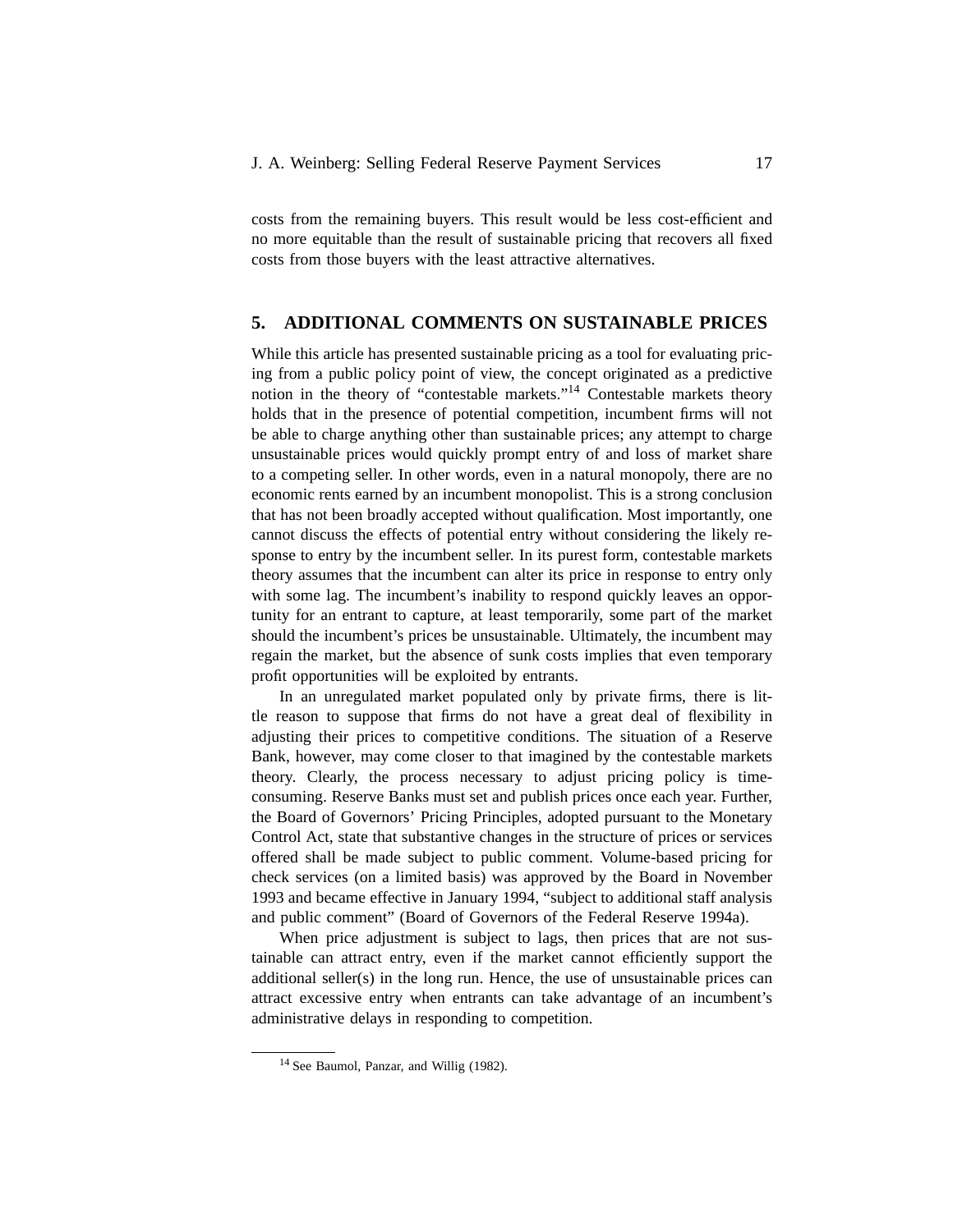It is also useful to compare sustainable prices to a pricing concept often used in discussions of regulatory price setting. In such discussions, one approach is to seek prices that maximize social welfare, subject to a zero-profit constraint for the seller. The "social welfare" to be maximized is a measure of the benefits (e.g., utility or profits) received by buyers. The resulting prices are referred to as *Ramsey* prices, because their derivation follows Ramsey's (1927) formulation of optimal taxation. Sustainability is a stronger constraint than zero profits. Hence, Ramsey prices will not, in general, coincide with sustainable prices. Accordingly, the former might be more applicable to the problem of setting prices in the public interest when an incumbent seller is protected from competition by legal barriers to entry.

Unlike Ramsey prices, the notion of sustainability used here is entirely cost-based; it does not take into account a measure of the benefits generated by the provision of payment services. A cost-based specification of sustainability is exact when demands for services are assumed to be perfectly inelastic. The more general specification would require that the net value provided to any group of buyers (benefits to buyers less payments to seller) be no less than the greatest net value those buyers could obtain from an alternate source. While this generalization is a direct extension of the basic idea, measures of benefits on the demand side of a market may be difficult to obtain. Hence, the costbased notion of sustainability may remain useful as a practical approximation to the more general concept.

## **6. ARE PAYMENT SERVICES MARKETS NATURAL MONOPOLIES?**

Sustainable pricing is presented above in the context of a market that is a natural monopoly. Neither of the markets discussed above, check and ACH services, is a monopoly, although the ACH market comes close. Even the market for check services, however, is fairly concentrated; in any given geographic region, the Federal Reserve serves a significant share of the market for intraregional processing. Market structure is determined in part by the degree of scale economies relative to the size of the market. Hence, a concentrated market is likely to be one in which demand and technology conditions are such that only a small number of sellers is viable. In such a market, the analysis of sustainable pricing closely parallels that of natural monopoly.

The analysis offered in this article does assume that a seller's efficient scale is at least a sizeable fraction of the size of the market. Hence the applicability of the pricing principles proposed above is partly an empirical matter. Specifically, what evidence exists on the significance of scale economies? There have been a number of studies of the Federal Reserve's check-collection services,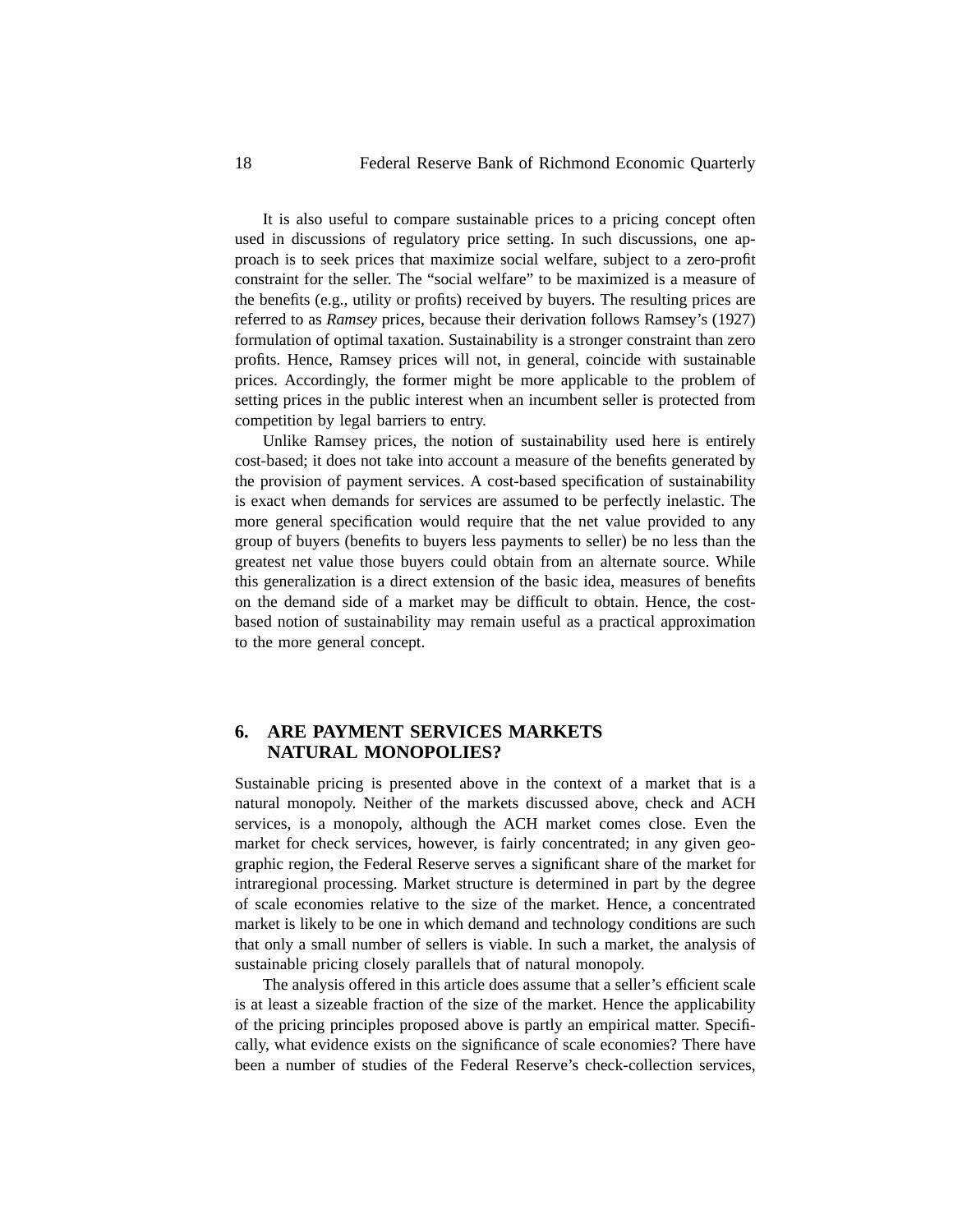aimed at addressing this question.<sup>15</sup> These studies tend to find fairly weak scale economies in the observed range of production levels.<sup>16</sup> Such findings might seem at odds with the narrative description of the experience in check processing (and in ACH services), which seems to parallel the analysis of Section 2; average-cost pricing to the market as a whole led to the defection of highvolume users of the services. One possible conclusion is that the alternative means used by defecting customers do, in fact, deliver the services with lower real resource costs. That is, these users may have access to a superior bypass technology. In that case, the Fed's loss of market share would be efficiencyenhancing. On the other hand, the analysis of Figure 3 refers to a case in which the incumbent operates above efficient scale. If this case were an accurate description of the Fed priced-services environment, then one would not expect to find empirical evidence of widespread, unexploited economies of scale.

Aside from economies associated with check processing, there may be scale efficiencies in the distribution and transportation of processed checks. Fixed costs that are specific to each endpoint served may result in markets where efficient scale is a sizeable fraction of the relevant market.

There is also the possibility that economies exist less in increasing the scale of production of any given service than in the joint provision of multiple services. This is the most common use of the term "economies of scope." For instance, a single electronic connection to a Reserve Bank can allow a customer to use ACH services and other electronic services, including new electronic check-collection options. To the extent that scope economies exist, it may not make sense to talk about market structure, pricing, and cost recovery on a product-by-product basis. The concept of sustainable prices, however, can be directly extended to an environment with economies of scope. Consider the pricing of an array of services. For such pricing to be both sustainable and cost-matching, no service to any buyer or group of buyers can be priced above stand-alone cost or below incremental cost. Here, stand-alone cost is the cost of providing only a specific subset of the services to a specific subset of the buyers. Similarly, incremental cost refers to the added cost of a specific subset of services to a subset of buyers, given the services already being provided to other buyers. As before, choices among sustainable price configurations amount to choices among possible allocations of common fixed costs across buyers and services. If a particular service is targeted for competition (for instance, because of the availability of a bypass technology specific to that service), then that service's price should be set at incremental cost.

Even if the structure of cost and demand is such that these markets are not natural monopolies, the concept of sustainable prices can still provide a useful

<sup>15</sup> A recent example is Bauer and Hancock (1992).

<sup>&</sup>lt;sup>16</sup> If, as these studies suggest, the average-cost curve is relatively flat at its minimum, then average-cost pricing should be close to sustainability.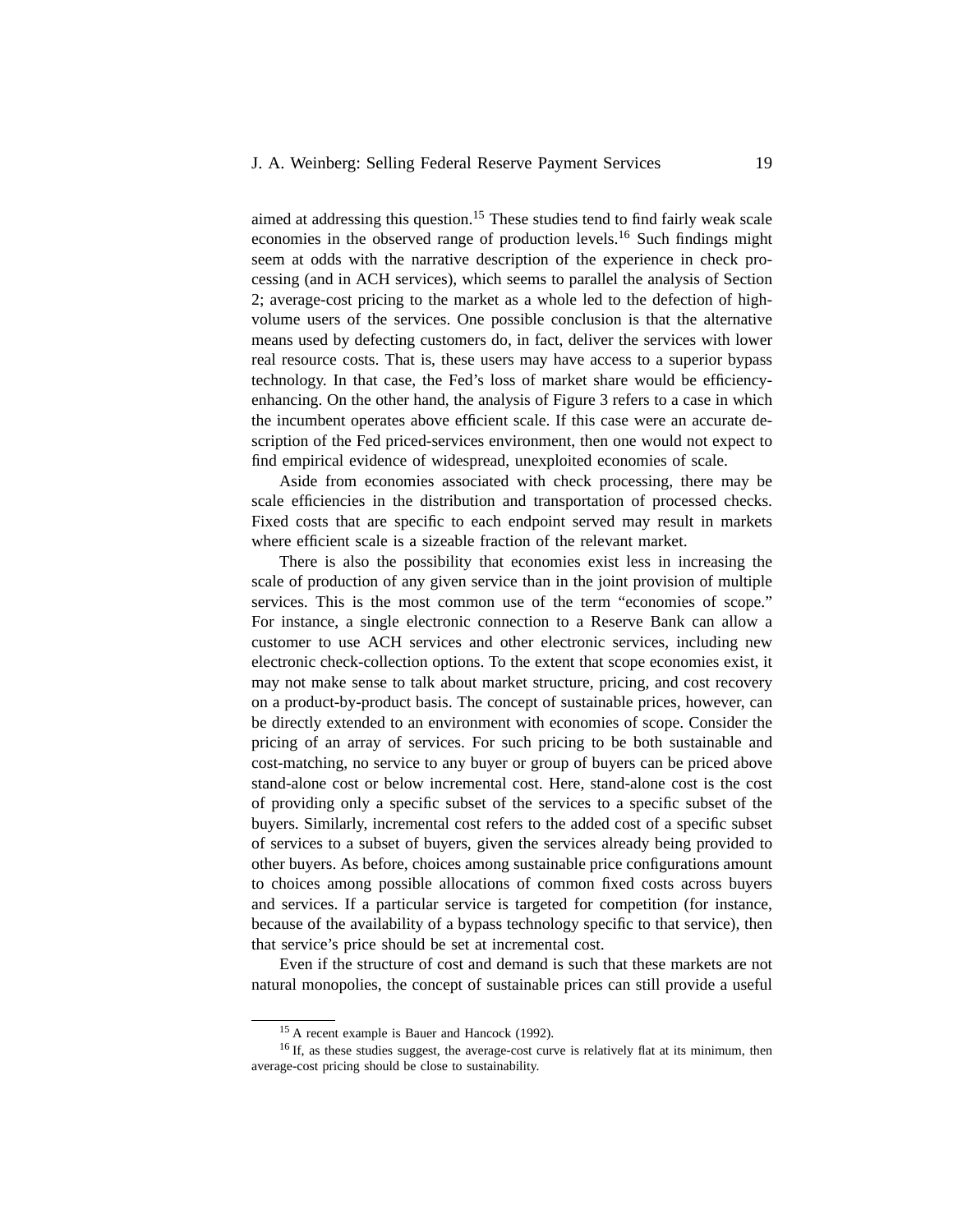benchmark for Reserve Bank pricing policy. The cost structure in a market might be such that the efficient number of sellers is greater than one but still small. For instance, if the market quantity sold tends to be about three times the efficient scale of production, then the efficient number of sellers is three. In such a "natural oligopoly," pricing behavior tends to be the result of a complicated dynamic game. Here, the administrative structure that governs Reserve Bank pricing can be advantageous in that it may give the Federal Reserve the ability to precommit to a pricing strategy over a long horizon.<sup>17</sup> When the Fed is one of several competitors, it can contribute to the efficiency of the market by adopting a clear pricing policy to which other sellers can react. Specifically, the Fed could make it known that it stands ready to sell to any market segment at no greater than stand-alone cost and no less than incremental cost. Within these bounds, it will adjust pricing to respond to competition, moving prices in more competitive segments toward incremental cost. Such a strategy makes it clear that market gains by competitors that reduce overall social costs will not be contested, while those that raise costs will not be accommodated. Under sustainable pricing, a seller cannot preserve market share that is not justified by its technological capabilities.

# **7. SUSTAINABLE PRICING AND THE MONETARY CONTROL ACT**

The move toward market-sensitive pricing that responds to competitive conditions might raise questions about the role of the Federal Reserve in the provision of payment services. To what extent should a Reserve Bank behave like a private business? Does an attempt by a Reserve Bank to maintain its share of the market interfere with its public policy objectives with regard to the payment system? To the latter question, the discussion in this article suggests the answer, "Not necessarily." By letting its prices be guided by the notion of sustainability, the Federal Reserve establishes a benchmark for the market place. If competition targets a particular segment of the market, that segment should be served by the Federal Reserve at incremental cost. Then, any gains in market share by competitors will also be in the public interest. It is also worth noting that no market segment is being subsidized by another as long as no price is less than incremental cost.

It is important to note that the pricing behavior suggested herein is, in many cases, not the behavior one would expect from a private business. That is, the resulting pricing is not the pricing that would prevail in the market if the Fed played no operational role. Private businesses are motivated by long-run profit

<sup>&</sup>lt;sup>17</sup> A treatment of the benefit of precommitment in oligopoly pricing games can be found in Tirole (1989).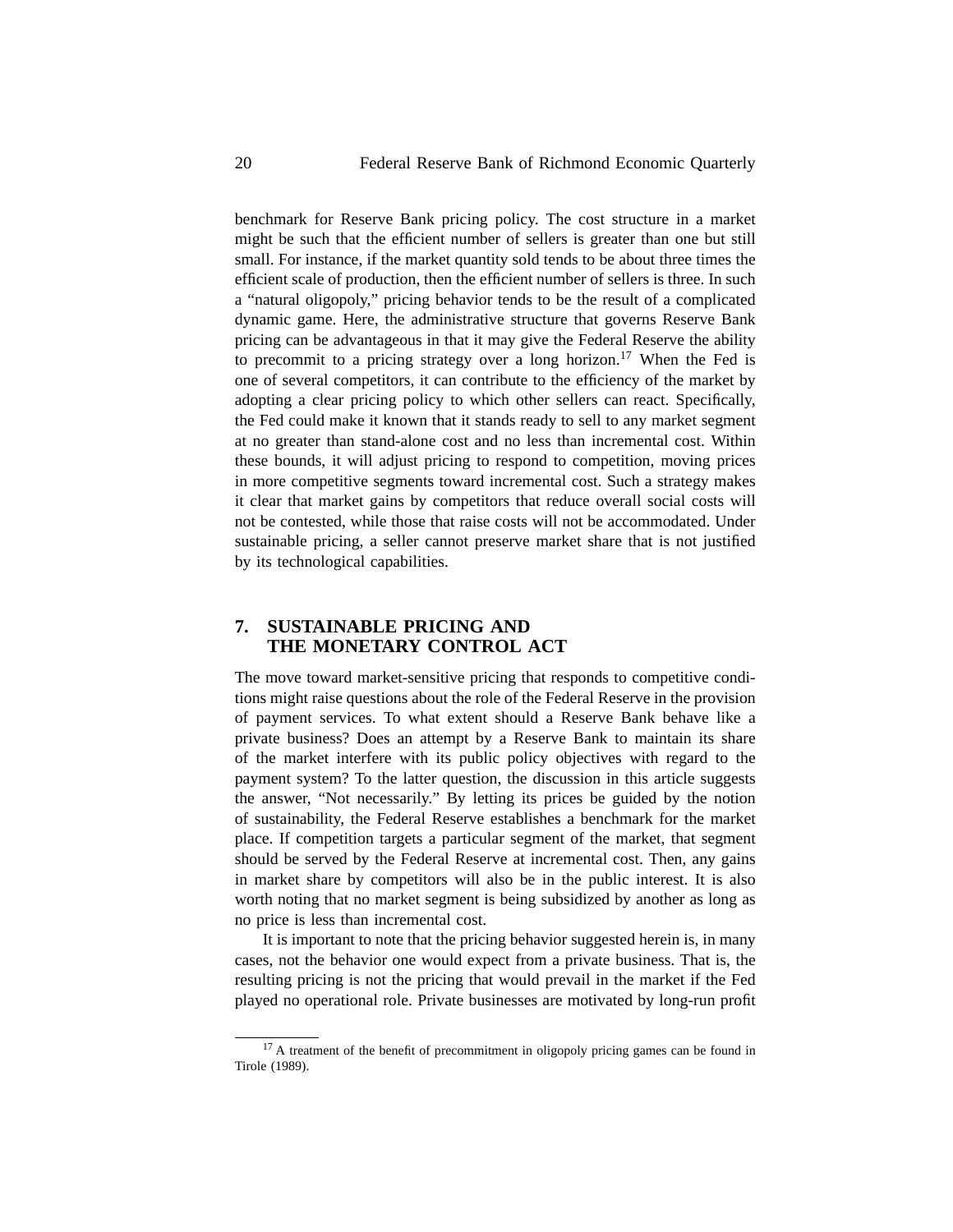maximization. This may lead to deviations from sustainable prices in a number of ways. First, an incumbent firm facing potential entry can set prices to any market segment above stand-alone cost, as long as the incumbent has adequate flexibility to adjust its prices in response to entry. In other words, revenues can more than cover costs. Second, there may be situations in which a private firm will be willing and able to set prices that fail to recover all costs in the short run. Suppose, for example, that two firms find themselves in competition in a market that has the cost and demand structure of a natural monopoly.<sup>18</sup> In the long run, only one of the firms can remain in the market. To determine which firm will survive, the two might engage in a "war of attrition" in which prices are below costs and losses are incurred until one firm chooses to exit. The short-run pricing would necessarily involve some prices to some market segments below incremental cost. While the Monetary Control Act does allow the Fed to have revenues that fall below costs in the short run, the Board of Governors has adopted the policy of setting prices each year with the aim of recovering all anticipated costs for that year (Board of Governors of the Federal Reserve 1994b).

Unlike the pricing behavior of a private business, market-sensitive, sustainable pricing is motivated not by profit maximization, but by an interest in the overall efficiency of the market for payment services. This motivation drives pricing as close as possible to the "first-best" result of marginal-cost pricing of all products to all buyers. The constraints that keep pricing away from that goal are the need to cover costs and the need to ensure that market share is lost only when the loss results in lowering the resource costs of serving the entire market.

Does a pricing policy that results in disparate treatment of banks conflict with the goals of Congress in writing the pricing requirement into the Monetary Control Act? The language of the Act instructs the Federal Reserve to "give due regard to . . . the adequate level of [services] nationwide." Since the sustainable pricing schemes outlined above tend to involve average and marginal prices that decline with the volume of services purchased, it appears that such pricing will favor large institutions, because small banks would pay a higher average price. Hence, disparate treatment, in the form of higher average prices, might be thought of as impeding smaller institutions' access to services. The language in the Monetary Control Act could conceivably be interpreted as prohibiting pricing that faces some institutions with a greater cost of access to services. In the presence of economies of scale or scope, pricing that achieves equal treatment of all buyers and just recovers costs is typically not sustainable. Hence, if the Monetary Control Act is interpreted strictly as mandating

<sup>&</sup>lt;sup>18</sup> For instance, a market that could previously support two firms might experience a permanent decline in demand.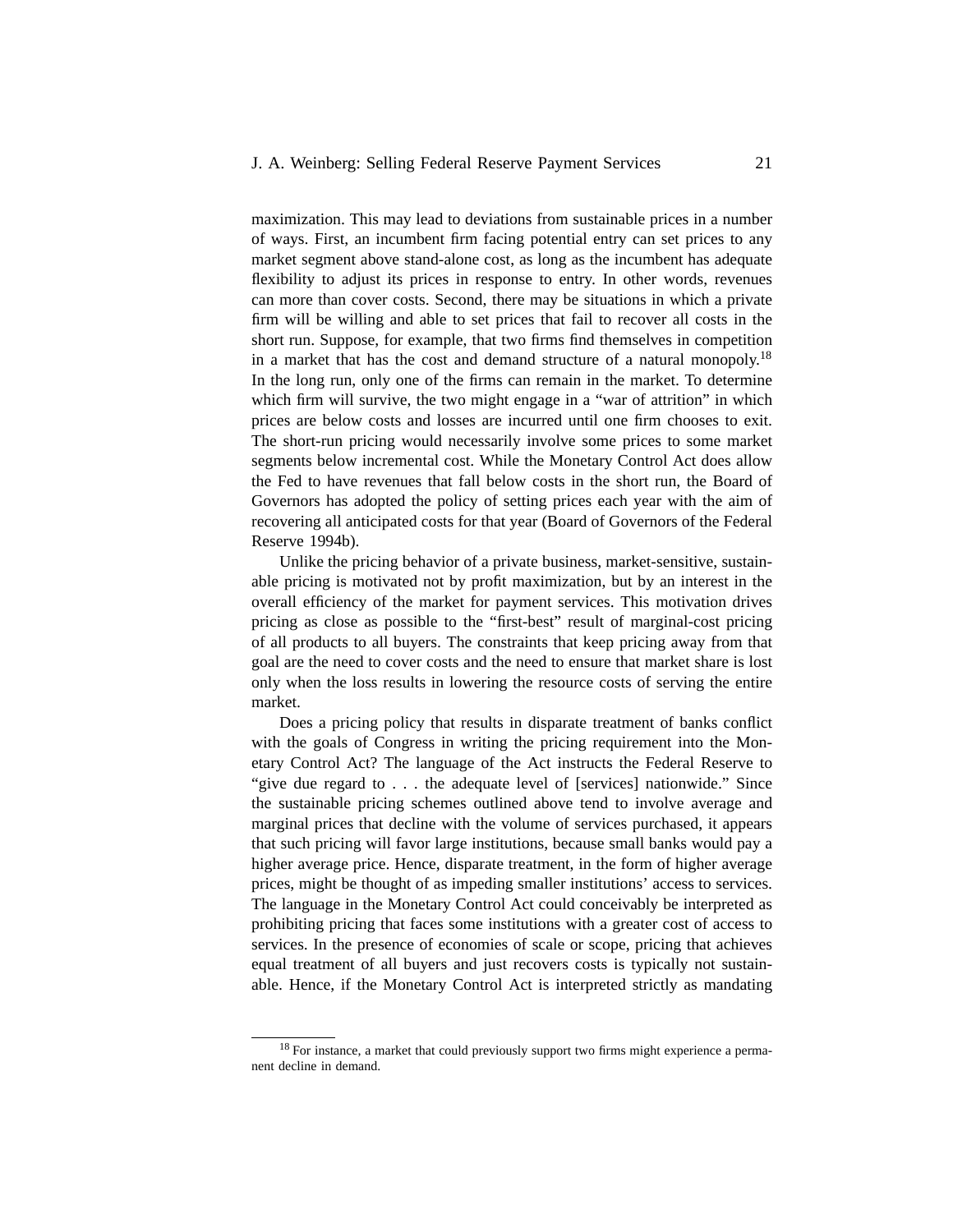equal treatment, the Federal Reserve could find itself in an intractable bind; if uniform, unsustainable prices result in significant loss of business, the Reserve Banks could have difficulty covering costs without raising prices to remaining buyers. The result would be equal treatment by the Fed but disparate treatment by the market as a whole.

While the language of the Monetary Control Act may or may not be read as providing a mandate for equal treatment, it does seem to dictate a continued role for the Fed in the provision of payment services. Without such a legislated dictum, one might legitimately wonder whether there is a necessary role for the Fed in these markets. Indeed, the central result in the theory of contestable markets, as noted above, is that the force of potential competition among private businesses is sufficient to yield sustainable prices. On this point, experience in deregulated transportation and telecommunication markets has been inconclusive. These markets tend to be highly concentrated, and strategic interaction may tend to result in fluctuation between collusive and aggressively competitive behavior. In such an environment, it is conceivable that a single large provider committed to a sustainable pricing policy could provide a stabilizing influence on the market while promoting an efficient market structure.

#### **8. CONCLUSION**

This article proposes a general principle for evaluating Reserve Bank pricing strategies. The concept of sustainable pricing under conditions of scale and scope economies appears to be a useful tool. Sustainable prices that just cover total costs price all services to all customers in between their stand-alone and incremental costs. When competition from private-market providers is focused on a subset of services and customers, sustainability retains enough flexibility to respond to competitive pressures by pushing some prices down to incremental cost. This response is particularly appropriate in conditions of uncertainty about competitors' costs.

A strategy of market-sensitive sustainable pricing would result in loss of business to competitors only when such loss is efficient. Hence, this strategy provides a guideline for responding to competition in a way that respects the requirements of the Monetary Control Act while promoting efficiency in the delivery of payment services. If the Federal Reserve is going to be in the payment services business, it should use its position as a provider motivated by the public interest to guide the market in the direction of efficiency. Sustainable prices provide market participants with a benchmark for assessing the cost effectiveness of alternative modes of service delivery. Following this benchmark may or may not stem the Fed's loss of market share, but maintaining market share should not be a goal of Fed policy. The Fed's market share should be whatever is consistent with the efficient operation of the payment system.